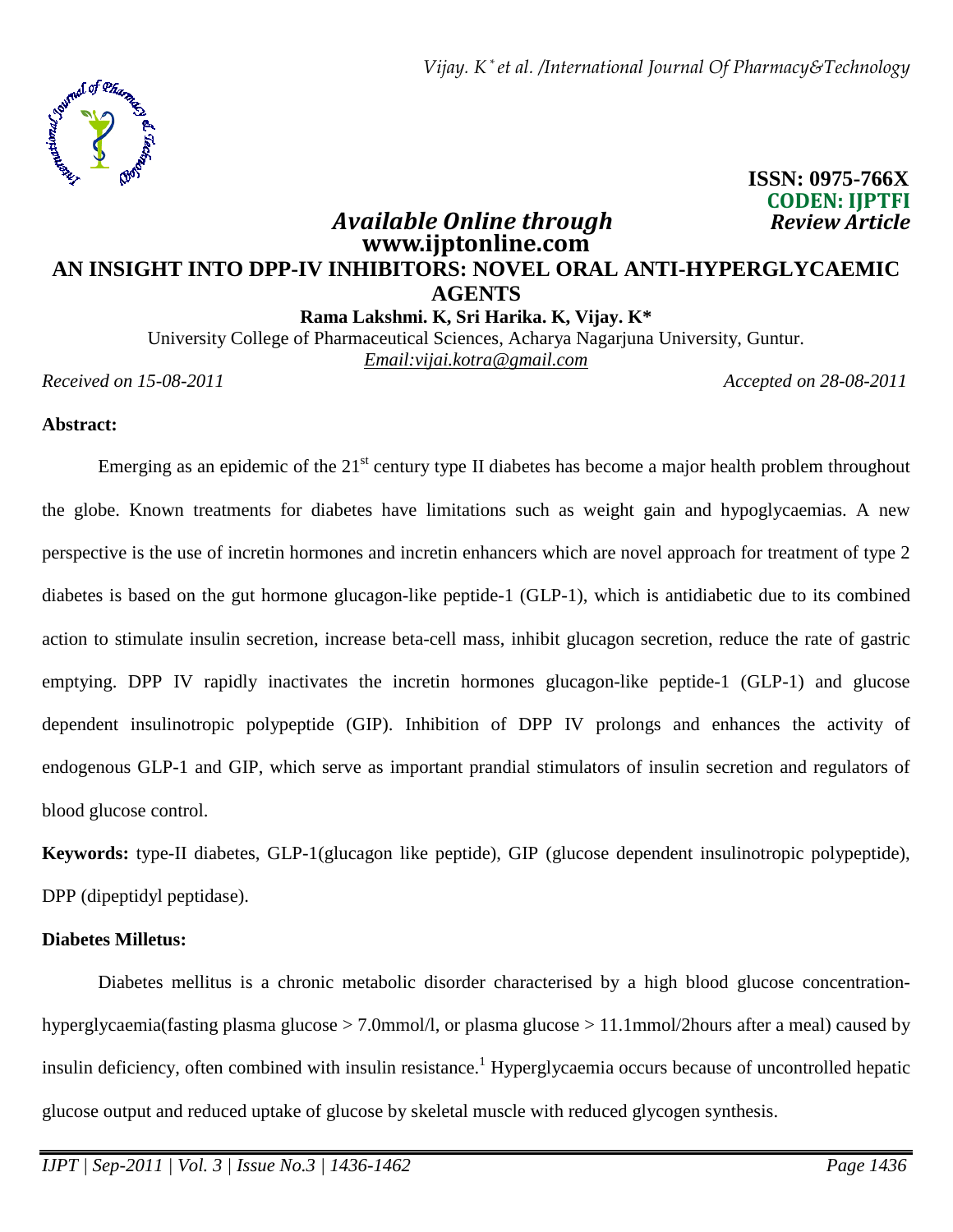#### **Types of diabetes mellitus:**

- Type-I DM
- Type-2 DM
- Gestational DM

**TYPE-I DIABETES** known as insulin-dependent diabetes mellitus IDDM (or) juvenile –onset diabetes. In type-IDM, there is an absolute deficiency of insulin resulting from autoimmune destruction of Beta cells. It was traditionally termed as juvenile diabetes because it represents a majority of the diabetes cases in children.

**TYPE-2 DIABETES** known as non-insulin dependent diabetes mellitus-NIDDM (or) maturity-onset diabetes.Type-2 diabetes is accompanied both by insulin resistance and by impaired insulin secretion. Over 90% cases are type-2DM.

**GESTATIONAL DIABETES** resembles type-2 diabetes in several aspects, involving a combination of relatively inadequate insulin secretion and responsiveness. It occurs in about 2-5% of all pregnancies and may improve (or) disappear after delivery. About 20-50% of affected women develop type-2 diabetes later in life.

## **SIGNS & SYMPTOMS:**

The classical symptoms of diabetes are polyuria (frequent urination), polydipsia (increased thirst) and polyphagia (increased hunger).

Prolonged high blood glucose causes glucose absorption, which leads to changes in the shape of the lenses of the eyes, resulting in vision changes, sustained sensible glucose control usually returns lens to its original shape.

A number of skin rashes can occur in diabetes that are collectively known as diabetic dermadromes.

## **FACTORS RESPONSIBLE FOR TYPE-2 DM:**

- **Factors related to diet:** Diet is one of the most important factors triggering DM. Indeed, DM is a condition in which the blood sugar level increases and so, any diet that contains carbohydrates, are directly responsible for increasing the overall blood sugar level.
- **Factors related to lifestyle:** DM is a lifestyle disease. It has been observed that this disease is more rampant in the upper classes, since they tend to binge more on unhealthy foods.<sup>2</sup>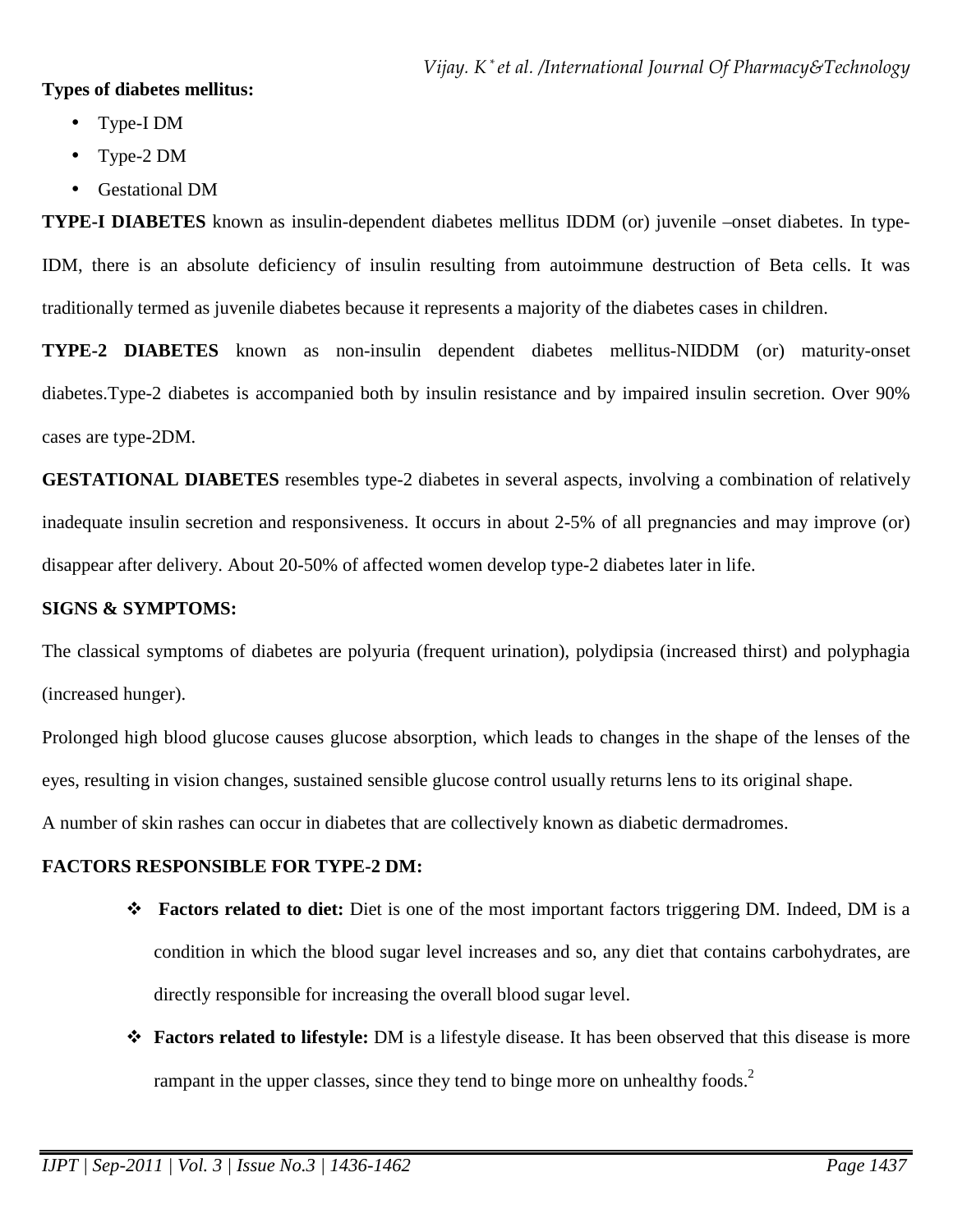- *Vijay. K \* et al. /International Journal Of Pharmacy&Technology* **Stress** is another very important cause of DM. In some high-risk people, stress can cause malfunctioning of the pancreas and hence, secretion of insulin.
- **Environmental & external factors:** People who take steroids and other drugs that alter the hormonal balance are very susceptible to DM, as the amount of insulin can be reduced. Infections can also cause DM. Some micro-organisms can infect the pancreas and reduce its functioning.
- **EXEMBRARY FACTORS:** DM type-2 is definitely hereditary, but it is compounded in future generations due to other problems such as obesity, hypertension and high blood pressure. People can also get a defective mechanism from their preceding generations due to which the B-cells of the islets of langerhans can be impaired in their functions.
- **FACTORS RELATED TO AGE:** DM type-2 mostly occurs in the adulthood.
- **SEX:** The prevalence of type-2 DM in the pediatric population is higher among girls than boys, just as it is higher among women than men.

# **CURRENT TARGETS FOR TREATMENT OF TYPE-2 DM:**3-11

## **Table: 1**

| <b>CLASS</b>   | <b>MECHANISM</b>                                                                                                               | <b>DRUGS</b>                                                                      | <b>ADVERSE EFFECTS</b>                  |
|----------------|--------------------------------------------------------------------------------------------------------------------------------|-----------------------------------------------------------------------------------|-----------------------------------------|
| Sulfonyl ureas | stimulate<br>the<br>These<br>drugs<br>insulin secretion by stimulating<br>$\beta$ cells of islets of Langerhans                | Tolbutamide,<br>Acetohexamide,<br>Chlorpropamide,<br>Glipizide,<br>Glibenclamide. | Hypoglycaemia<br>and<br>weight gain.    |
| Meglitinides   | By closing the $k+$ channels of<br>the pancreatic B-cells, they<br>open the calcium channels,<br>insulin<br>enhancing<br>hence | Repaglinide<br>Nateglinide                                                        | gain<br>Weight<br>and<br>hypoglycaemia. |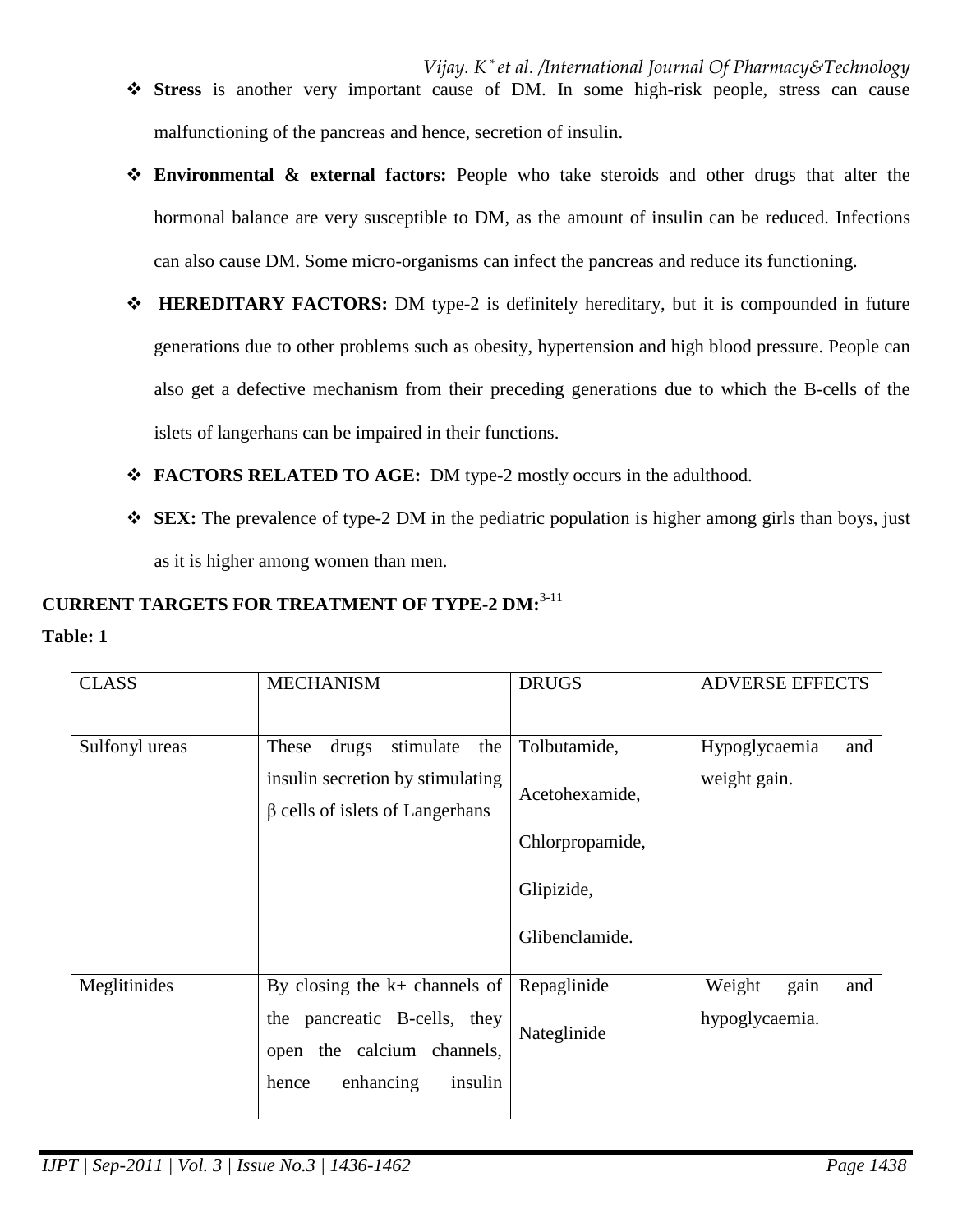|                                               | secretion.                                                                                                                                                                  |                                                  |                                                          |
|-----------------------------------------------|-----------------------------------------------------------------------------------------------------------------------------------------------------------------------------|--------------------------------------------------|----------------------------------------------------------|
| <b>Biguanides</b>                             | These drugs stimulate glucose<br>utilization by muscles & they<br>also suppress degradation of<br>insulin.                                                                  | Metformin,<br>Phenformin.                        | Gastrointestinal<br>disturbances,<br>lactic<br>acidosis. |
| Thiazolidinediones                            | produce<br>These<br>drugs<br>insulin<br>improvement<br>in<br>sensitivity.                                                                                                   | Troglitazone,<br>Pioglitazone,<br>Rosiglitazone. | Weightgain,<br>oedema,<br>anaemia.                       |
| Alpha-glucosidase<br>inhibitors               | inhibit<br>These<br>drugs<br>$\alpha$ -<br>glucosidase: an enzyme that<br>increases absorption of glucose<br>at the gastrointestinal tract.                                 | Acarbose,<br>Miglitol.                           | Gastrointestinal<br>disturbances.                        |
| PTP-1 inhibitors                              | PTP-1B can dephosphorylate<br>the phosphotyrosine residues<br>activated<br>the<br>insulin<br>of<br>receptor kinase.                                                         |                                                  |                                                          |
| Glucagon like peptide<br>analogs and agonists | bind<br><b>GLP</b><br>agonists<br>to<br>a<br>membrane GLP receptor. As a<br>consequence, insulin release<br>from the pancreatic $\beta$ -cells is<br>increased.             | <b>EXENATIDE</b><br><b>TASOGLUTIDE</b>           | Nausea.                                                  |
| Amylin analogues                              | These drugs slows gastric<br>emptying<br>and<br>suppress<br>They<br>glucagon.<br>have<br>all<br>incretin<br>actions<br>except<br>of<br>insulin<br>stimulation<br>secretion. | PRAMLINITIDE                                     | Nausea                                                   |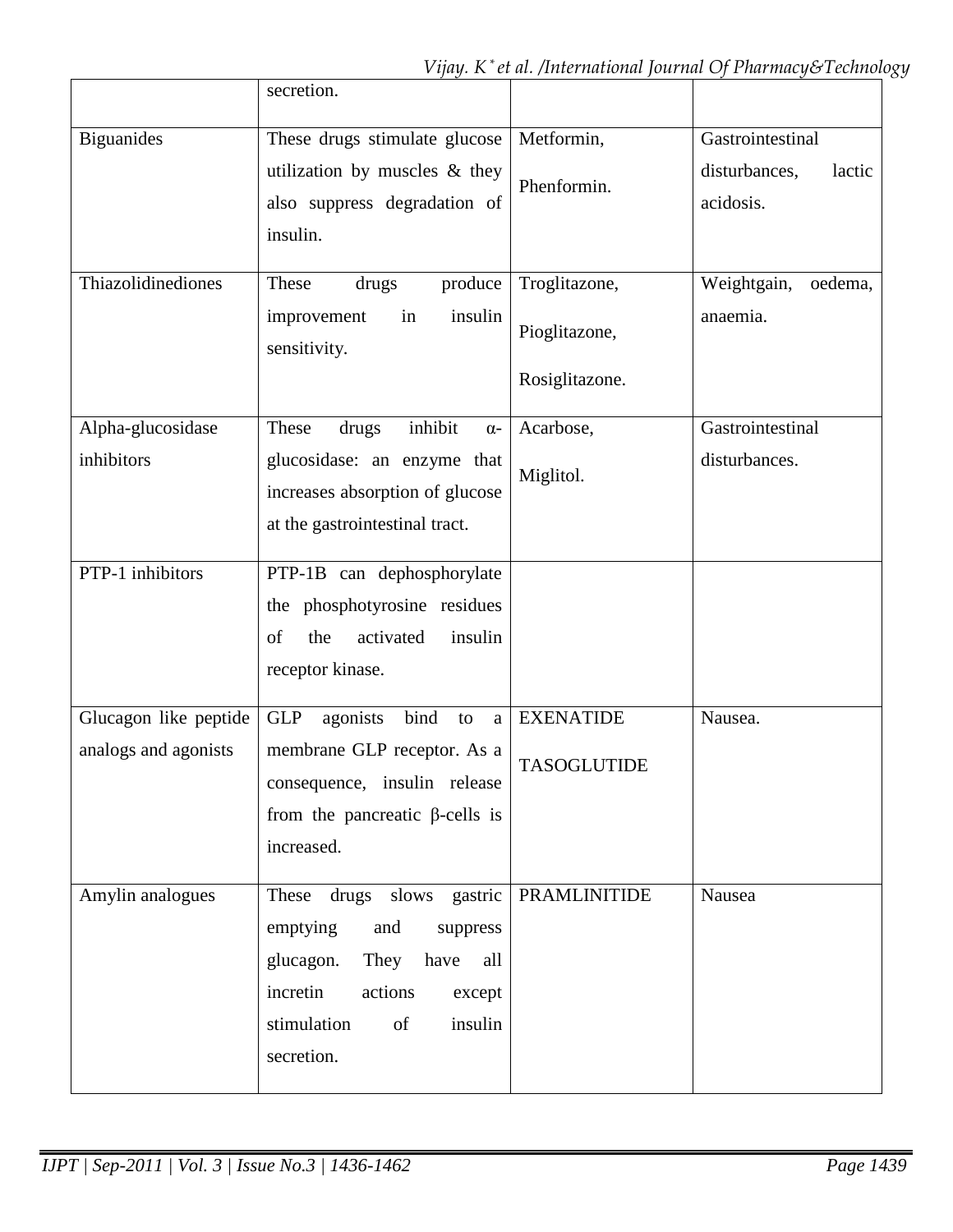#### **DPP-IV: Introduction**

Dipeptidyl peptidase IV (DPP IV or DPP-4) is a prolyl peptidase which preferentially cleaves proteins and peptides after a proline amino acid residue. DPP IV is commonly characterised by an ability to cleave Xaa-Pro or Xaa-Ala dipeptides preferentially from the N-terminus of polypeptides (where Xaa is any amino acid except Pro). DPP-IV is also the CD26 T-cell activating antigen found in almost all human organs and tissues.<sup>12</sup> Tissues which strongly express DPP IV include the exocrine pancreas, kidney, gastrointestinal tract, biliary tract, thymus, lymph nodes, uterus, placenta, prostate, adrenal, sweat glands, salivary and mammary glands. DPP IV is anchored to the plasma membrane of endothelia of almost all organs examined, and is also found solubilised in body fluids such as blood plasma and cerebrospinal fluid.<sup>13</sup> The broad distribution of DPP IV gives it ready access to endocrine peptides, neuropeptides and a wide range of paracrine and autocrine peptides and polypeptides. Although DPP IV is a pleiotropic enzyme that cleaves and generally inactivates a wide variety of peptide hormones, it has become renowned for its inactivation of two intestinal hormones known as the incretins. These include glucagon like peptide-1 (GLP-1) and glucose-dependent insulinotropic polypeptide (GIP). Initial interest in the incretin hormones as potential antidiabetic hormones was aroused by their potent insulin-secretory activity, $14$  and consequent lowering of prandial plasma glucose. However, degradation of GLP-1and GIP by DPP IV is rapid (half-life less than two minutes) and leads to formation of metabolites that are devoid of insulin-releasing activity. Thus, preventing the degradation of the incretin hormones, by DPP IV inhibition, became an attractive therapeutic strategy.<sup>15</sup> The present review evaluates the concept, therapeutic potential and limitations of DPP IV inhibitors as potential antidiabetic agents.

**OTHER MEMBERS OF THE DPP-IV ENZYME FAMILY:** Improvements in our knowledge of DPP IV, and in particular the discovery of a family of enzymes with DPP IV-like activity, have reopened the issue of inhibitor selectivity. Examples of enzymes which possess DPP IV-like activity are: fibroblast activation protein (FAP), dipeptidyl peptidase II (DPP II, also known as DPP 7 or quiescent cell proline dipeptidase [QPP]), dipeptidyl peptidase 8 (DPP 8) and dipeptidyl peptidase 9 (DPP 9). Dipeptidyl-peptidase I **(DPP-I**), a cysteine proteinase, was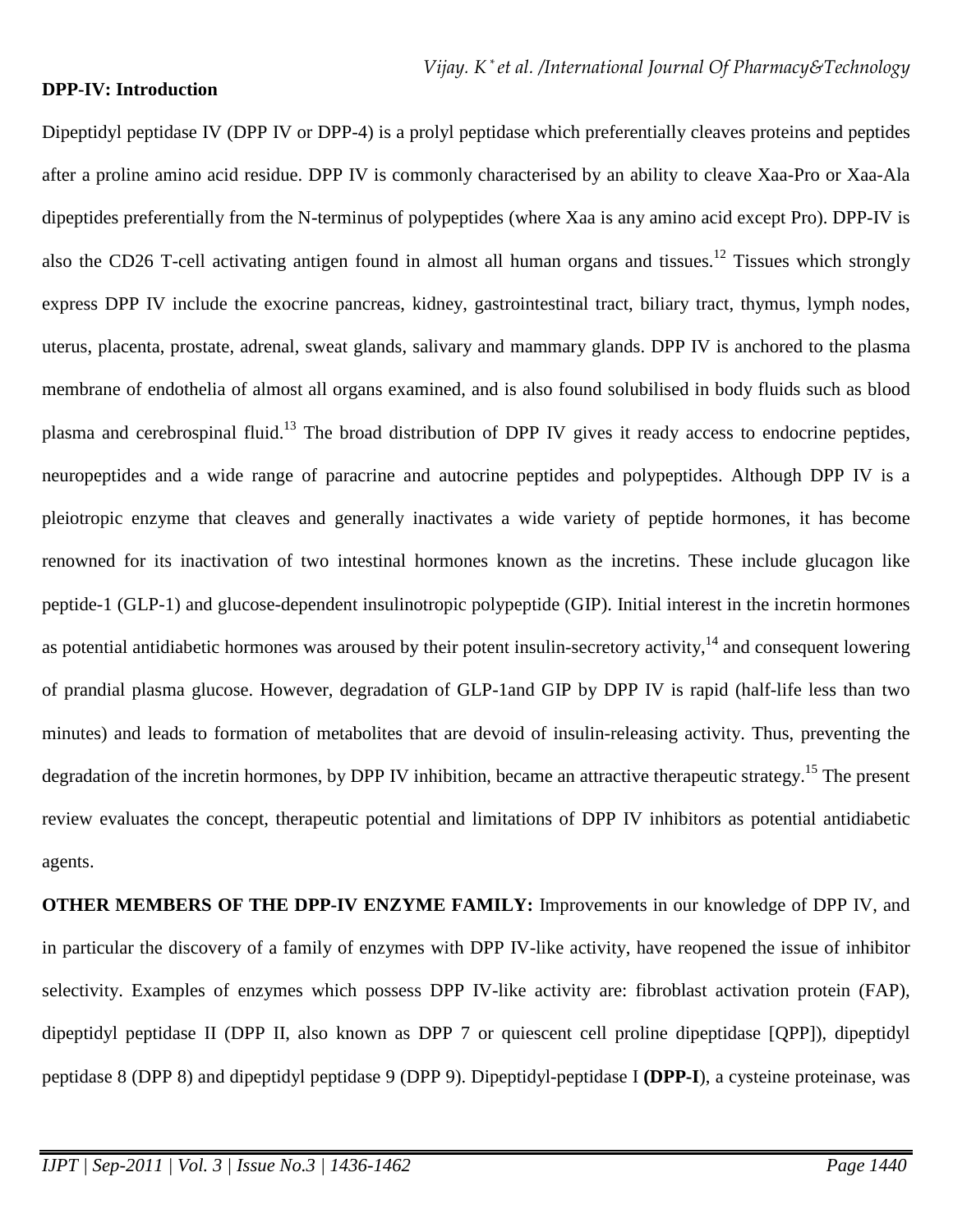recently demonstrated to play a requisite role in removing the activation dipeptide from many of the leukocyte and mast cell granule-associated proteinases including human cathepsin G, leucocyte elastase, mast cell chymase and tryptase, and lymphocyte granzymes B and H. DPP-I, originally called cathepsin C, was discovered when extracts of kidney were found to catalyze the hydrolysis of Gly-Phe-β-naphthylamide. It is a lysosomal enzyme widely expressed in many tissues that is felt to be important in intracellular degradation of proteins. **Dipeptidyl peptidase 2** is an essential survival factor in the regulation of cell quiescence. DPPII (dipeptidyl peptidase II) has been demonstrated in various mammalian tissues. However, a profound molecular and catalytic characterization, including substrate selectivity, kinetics and pH-dependence, has not been conducted. The human enzyme appeared as a 120 kDa homodimer. Mass spectrometric analysis after tryptic digestion together with a kinetic comparison indicate strongly its identity with **QPP** (quiescent cell proline dipeptidase), also called dipeptidyl peptidase 7. Natural human DPPII showed high efficiency towards synthetic substrates containing proline at the  $P_1$  position and lysine at  $P_2$ . The importance of the  $P_1'$  group for  $P_2$  and  $P_1$  selectivity was revealed, explaining many discrepancies in the literature. Furthermore, substrate preferences of human DPPII and dipeptidyl peptidase IV were compared based on their selectivity constants. **FAP** is a membrane-bound protease capable of dipeptidyl peptidase activity to cleave N-terminal dipeptides from polypeptides. FAP also possesses collagenolytic activity that can degrade gelatin and type I collagen.<sup>16</sup> Although FAP does not appear to be expressed ubiquitously like other members of the DPP IV enzyme family, it has been found in the alpha cells of the pancreas and in serum.<sup>17</sup>DPP II is expressed across a range of human tissues.<sup>18</sup> Similarity between the activities of DPP II and DPP IV is most neatly demonstrated by the fact that many of the established inhibitors of DPP II activity were originally described as DPP IV inhibitors. **DPP 8** and **DPP 9** are widely distributed post-proline cleaving dipeptidases. Their DPP IV-like activity is demonstrated by their ability to hydrolyse substrates derived from H-Ala-Pro and HGly- Pro. Although DPP 8 and DPP 9 have not yet been associated with any particular biological process, it remains a distinct possibility that many of the functions ascribed to DPP IV may actually be derived from the activity of DPP 8 and/or DPP 9. Selective inhibition of DPP 8/9-attenuated T-cell activation suggests that these enzymes are involved in the immune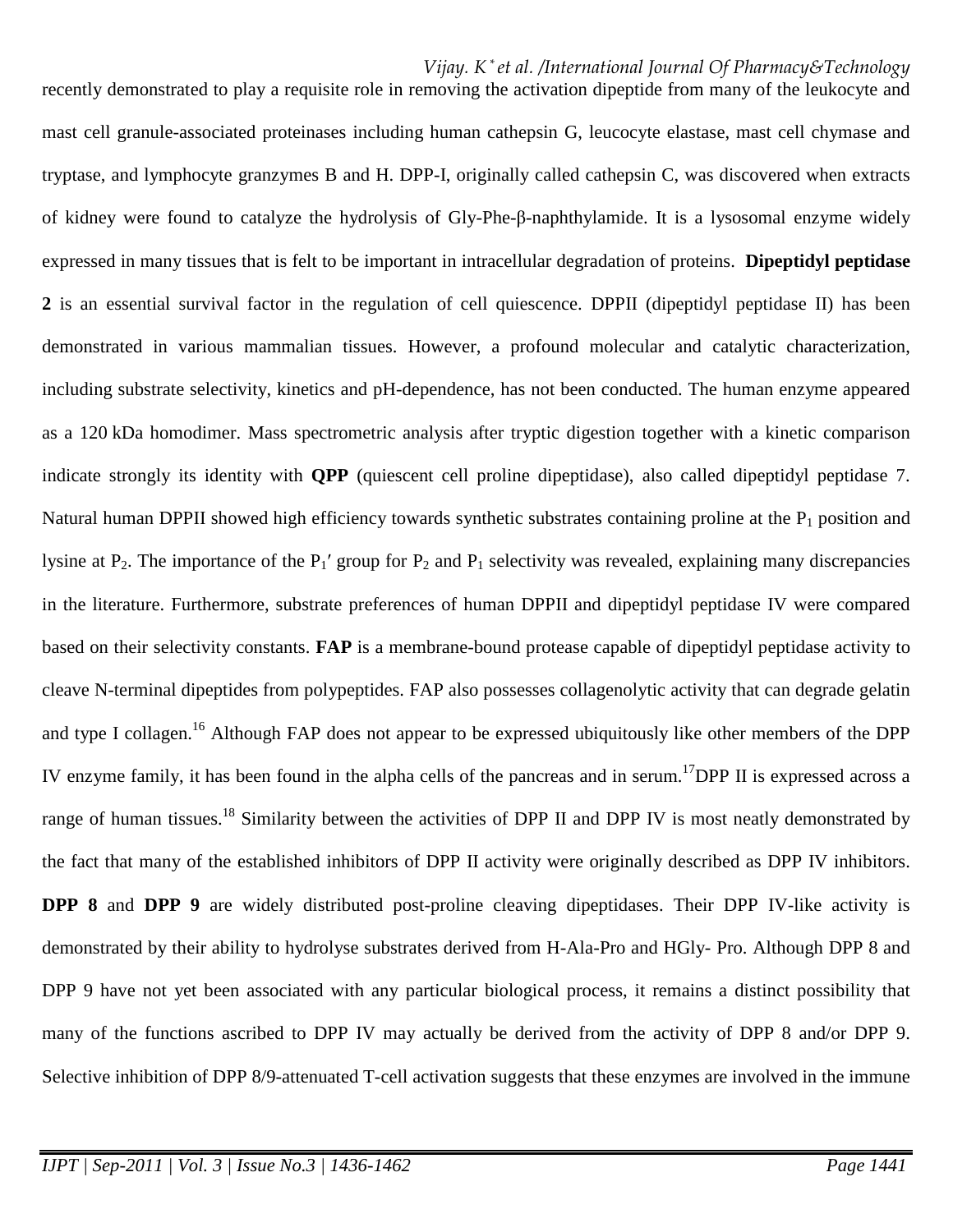system.<sup>19</sup> Earlier observations that the plasma of DPP IV-deficient mice is capable of cleaving the substrate Gly-

PropNA indicates that, in hindsight, the existence of other DPP IV-like enzymes could have been foreseen.



## **DPP-IV STRUCTURE AND ITS FUNCTION:**



(A) The DPIV homodimer as a ribbon diagram with each monomer coloured blue to red; carbohydrates are depicted in ball-and-stick representation and positions of important amino acids as spheres. The orange and yellow residues Leu294 and Val341 are essential for ADA binding, whereas the red positively charged residues Arg343 and Lys441 are important in epitopes of antibodies that inhibit ADA binding. Glu205 and Glu206, coloured blue, are essential for enzyme activity. Both domains contribute to the dimerization interface, the *β*-propeller contributing two *β*-strands that protrude from blade 4. Substrate access to the catalytic site occurs via the side openings that face each other and are between the eight-blade *β*-propeller (bottom) and *α*/*β* hydrolase (top) domains. The transmembrane domain (residues 7–28) is above the molecule in this view of the extracellular portion, residues 39– 766, of human DPIV. (B) A surface representation of the DPIV monomer with the negatively charged surface coloured red and positively charged surface coloured blue. Viewed side-on (on left) and towards the propeller lower face (on right). An inhibitor is coloured yellow to indicate the position of the catalytic pocket. (C) In these surface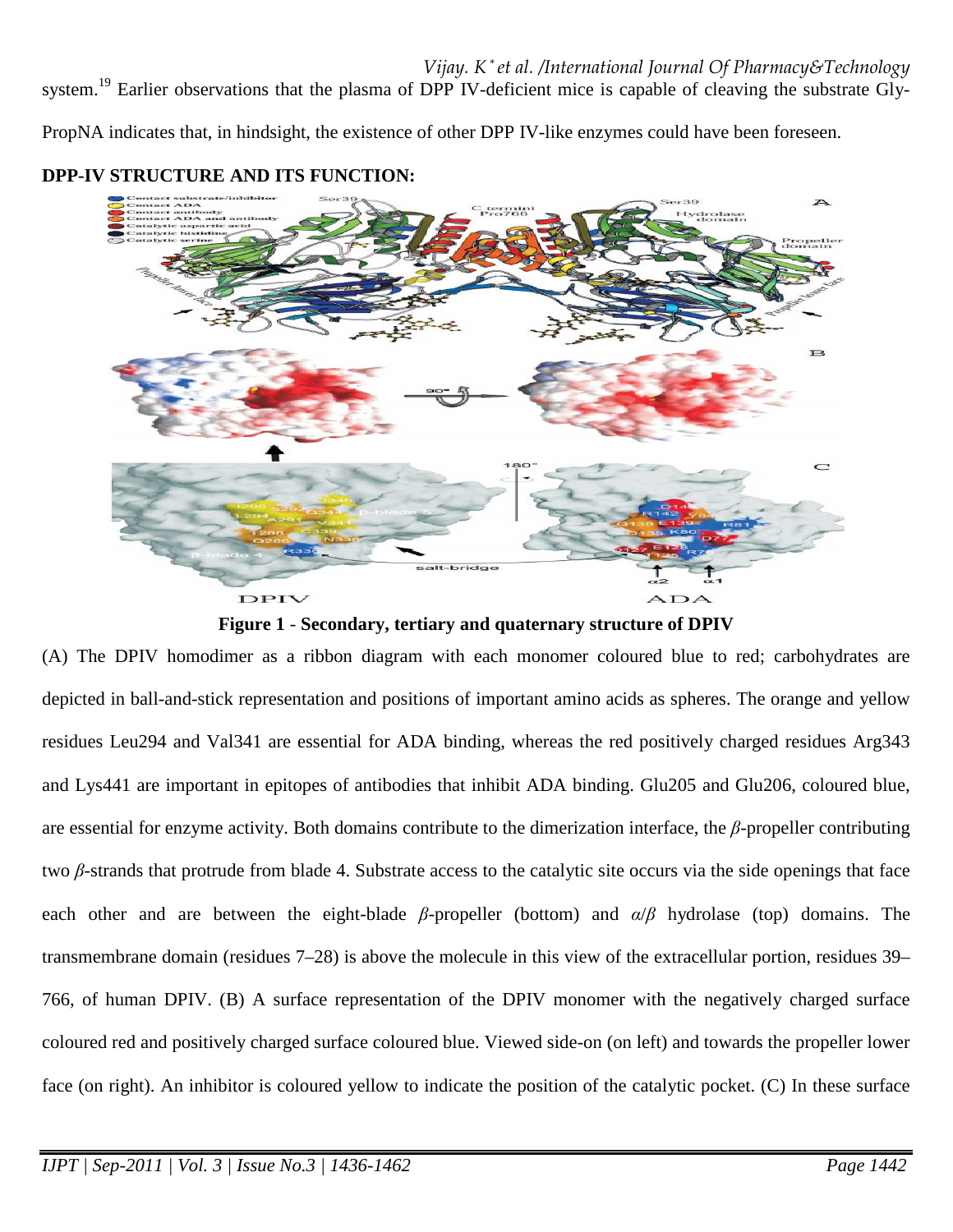representations of DPIV and its ligand, ADA, amino acids in the binding interface are labelled. Positively and negatively charged residues are blue and red, and non-polar and polar uncharged residues are yellow and orange respectively. The helices 1 and 2 of ADA are labelled *α*1 and *α*2. The DPIV monomer is oriented similarly to the monomer on the right in (A). In each image, a large arrow points towards the central opening of the propeller lower face.

**THE THREE-DIMENSIONAL STRUCTURE OF DPIV:** The DPPIV crystal structures recently reported reflect a sudden global interest in the pharmaceutical design of DPPIV inhibitors .The DPPIV glycoprotein is a dimer. Each monomer subunit consists of two domains, an *α*/*β*-hydrolase domain (residues39–51 and 501–766) and an eight-blade *β*-propeller domain (residues 59–497), that enclose a large cavity of approx. 30–45A° (1A°=0.1nm)in diameter. Access to this cavity is provided by a large side opening of approx.  $15A^{\circ}$ .<sup>20</sup> However, only elongated peptides, or unfolded or partly unfolded fragments, can reach the small pocket with in this cavity that contains the active site. DPPIV contains nine N-linked glycosylation sites that lie predominantly on the propeller domain near the dimerisation<sup>21</sup> interface and perhaps shield this trypsin-resistant extracellular protein from proteolysis.

#### **The active site and catalytic mechanism**

The residues forming the catalytic triad are Ser630, Asp708 and His740. In addition, Tyr547 in the hydrolase domain is essential for catalytic activity and in the crystal structure appears to stabilize the tetrahedral oxyanion intermediate form of a substrate.<sup>22</sup> Two glutamate residues in the catalytic pocket, Glu205 and Glu206 (Figure), align the substrate peptide by forming salt bridges to its N-terminus, leaving room for only two amino acids before the peptide reaches the active serine residue, thus explaining its dipeptide-cleaving activity. Furthermore, in the substrate second position only amino acids with smaller side chains such as proline, alanine and glycine can fit into the narrow hydrophobic pocket. Thus the crystal structures have helped to explain the substrate specificity of DPPIV and the mutation data showing that Glu205 and Glu206 are essential for catalysis. An intriguing aspect of DPPIV biochemistry is the dependence of peptidase activity upon homodimerization. Dimerization requires the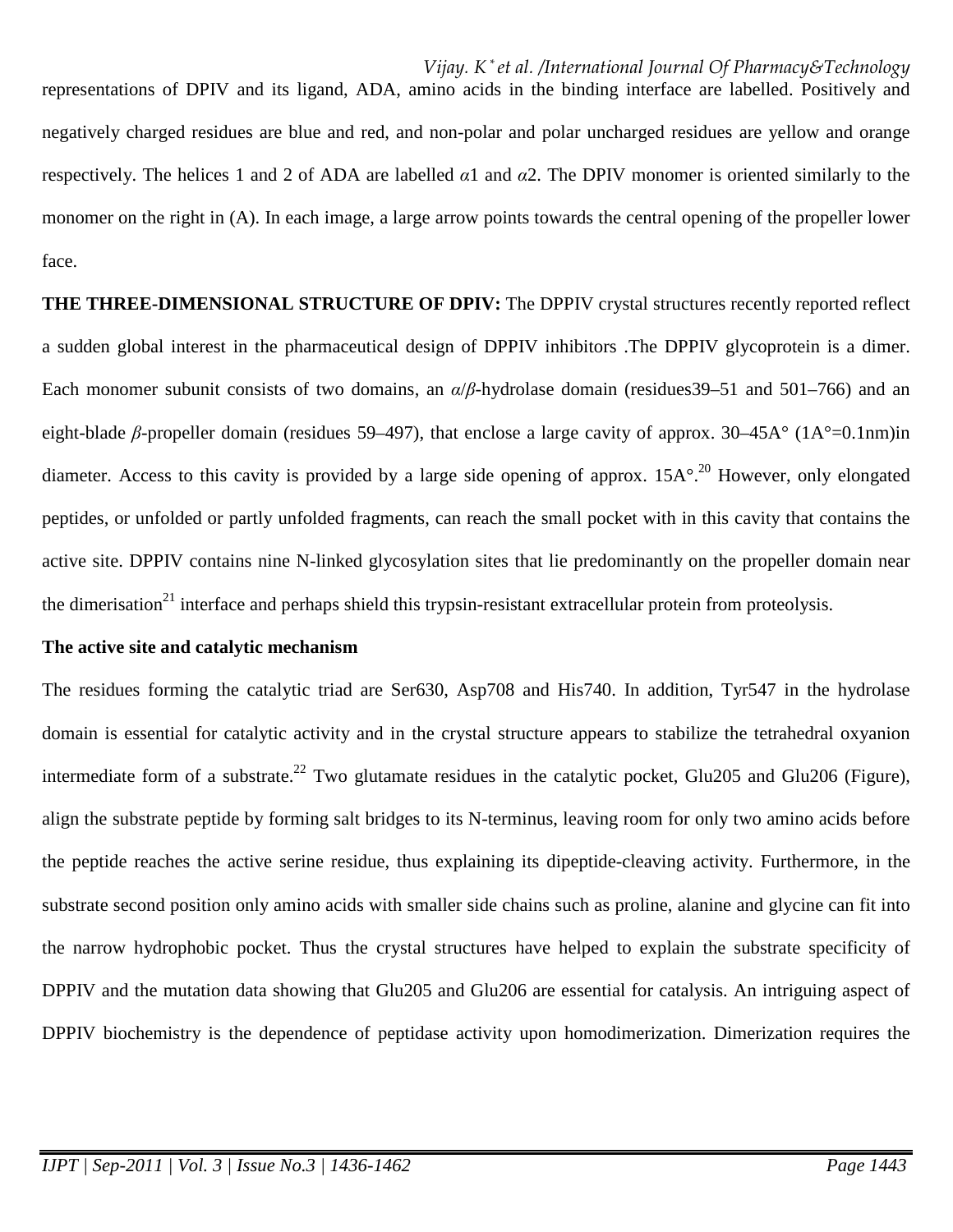*Vijay. K \* et al. /International Journal Of Pharmacy&Technology* hydrolase domain and a protrusion from the fourth blade of the β-propeller (Figure above). A single amino acid point mutation near the C-terminus, His750 $\rightarrow$ Glu, is sufficient to prevent dimerization.<sup>23</sup>

**The unusual propeller of DPPIV:** *β*-Propellers have four to eight blades formed by a repeated subunit containing at least 30 and generally 50 amino acids in a *β*-sheet of four anti-parallel strands. Propellers commonly act as scaffolding for protein–protein interactions.<sup>24-25</sup> The points of contact with ligand and antibodies are formed by loops contributed by adjacent propeller blades such that binding epitopes depend upon tertiary structure. DPPIV has all of these characteristics. The structure of DPPIV is unique among leucocyte surface molecules. Other leucocyte surface antigens that include a *β*-propeller<sup>26</sup> domain areCD100 and integrin *α*-chain,<sup>27</sup> which have seven-blade propellers. As DPPIV is a type II protein, the propeller domain points its lower face towards the extracellular milieu (see above Figure). The eight-blade *β*-propeller domain of DPIV is more disordered than other propellers.

#### **The ADA binding site on DPPIV:**

ADA (adenine deaminase) is a soluble globular enzyme present in all mammalian tissues. ADA catalyses the irreversible deamination of adenosine to inosine and of 2\_-deoxyadenosine to 2\_-deoxyinosine. ADA derived from rabbits, cattle and humans binds to human, but not mouse, DPPIV. ADA binds human DPPIV with a *K*A of 4–20 nM. Both monomeric and dimeric DPPIV bind ADA .Localizing ADA to the cell surface by its binding to CD26 probably reduces inhibition of T-cell proliferation by extracellular adenosine. Three charged residues on ADA, Glu139, Arg142 and Asp143 have been identified by point mutation as important for ADA–DPPIV binding.<sup>28-29</sup> The crystal structure of DPPIV with ADA shows that the ADA binding is located, as predicted from the model, on the outer edges of the fourth and fifth blades on the lower side near the lower face of the *β*-propeller domain of DPPIV. Only one salt bridge binds ADA to DPPIV (Figure C). Most of the involved residues on DPPIV are hydrophobic and most of the 13 involved residues on ADA, which are all polar, are charged. Generally, protein– protein binding primarily involves hydrophobic surfaces with some salt bridges that are mostly peripheral in the binding interface. Thus the amino acid composition of the ADA– DPPIV binding site is unusual, perhaps due to the short evolutionary time that it has undergone selective pressure. ADA binding to human DPPIV is blocked by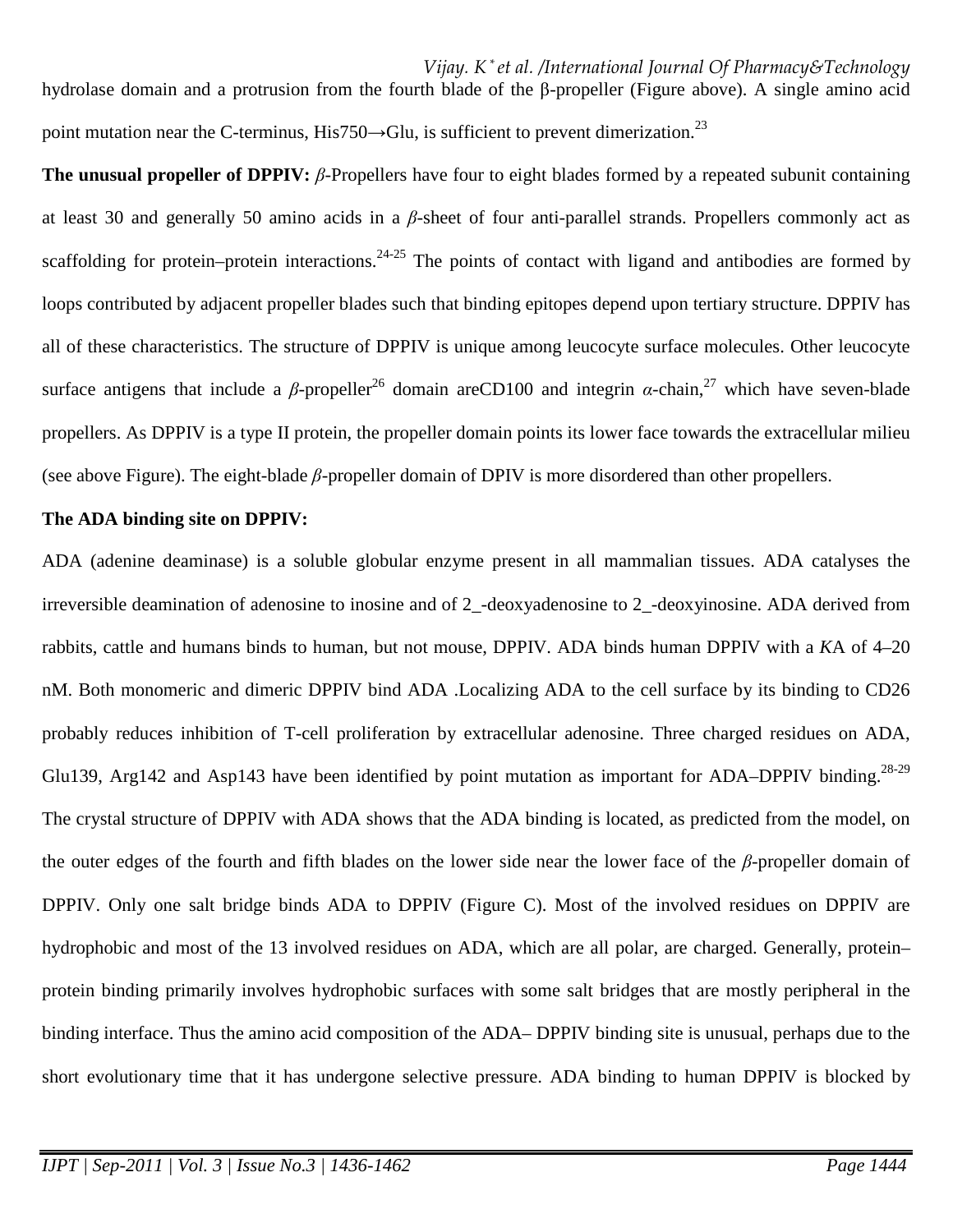certain anti-DPPIV MAb (monoclonal antibodies) that define a similar epitope. MAb that block ADA binding rely upon Val341 and Thr440-Lys441 of DPPIV for binding. The DPPIV structure shows that these amino acids are on one side of the propeller and distant from both of the openings, which explains the lack of interference from either ADA or MAb with the catalytic activity of DPPIV or ADA. This location of ADA binding also positions ADA away from the cell surface and perhaps increases accessibility to ligands such asA1-adenosine receptor and plasminogen-2.

**FUNCTION:** The protein encoded by the DPPIV gene is an antigenic enzyme expressed on the surface of most cell types and is associated with immune regulation, signal transduction, and apoptosis. It is an intrinsic membrane glycoprotein and a serine exopeptidase that cleaves X-proline dipeptides from the N-terminus of polypeptides. DPP-IV plays a major role in glucose metabolism. It is responsible for degradation of incretins such as GLP-1. It appears to work as a suppressor in the development of cancers and tumours. It plays an important role in tumour biology and is useful as a marker for various cancers, with its levels either on the cell surface or in the serum increased in some neoplasms. DPP-4 also binds the enzyme adenosine deaminase specifically and with high affinity

#### **THE INCRETIN CONCEPT**

Because orally ingested glucose leads to a far greater insulin response than intravenous glucose with similar postprandial plasma glucose excursions, the phenomenon has been termed the ''incretin effect''. Up to two thirds of insulin normally secreted in relation to meal intake is thought to be due to the insulinotropic actions of the so called incretin hormones. Studies have revealed that secretion of incretin hormones is diminished in type 2 diabetes.

#### **TWO MAJOR INCRETIN HORMONES**

Two gastrointestinal hormones, glucagon-like peptide-1 (GLP-1) and glucose-dependent insulinotropic polypeptide (GIP), are the 2 major incretin hormones identified to date. GLP-1 is a product of the glucagon gene, which is mapped on the human chromosome 2q36-q37. It is expressed in pancreatic a-cells and the L-cells located predominantly in the ileum and colon, although GLP-1- producing L-cells have also been identified more proximally in the duodenum and jejunum. The protein product of the glucagon gene in pancreatic a-cells is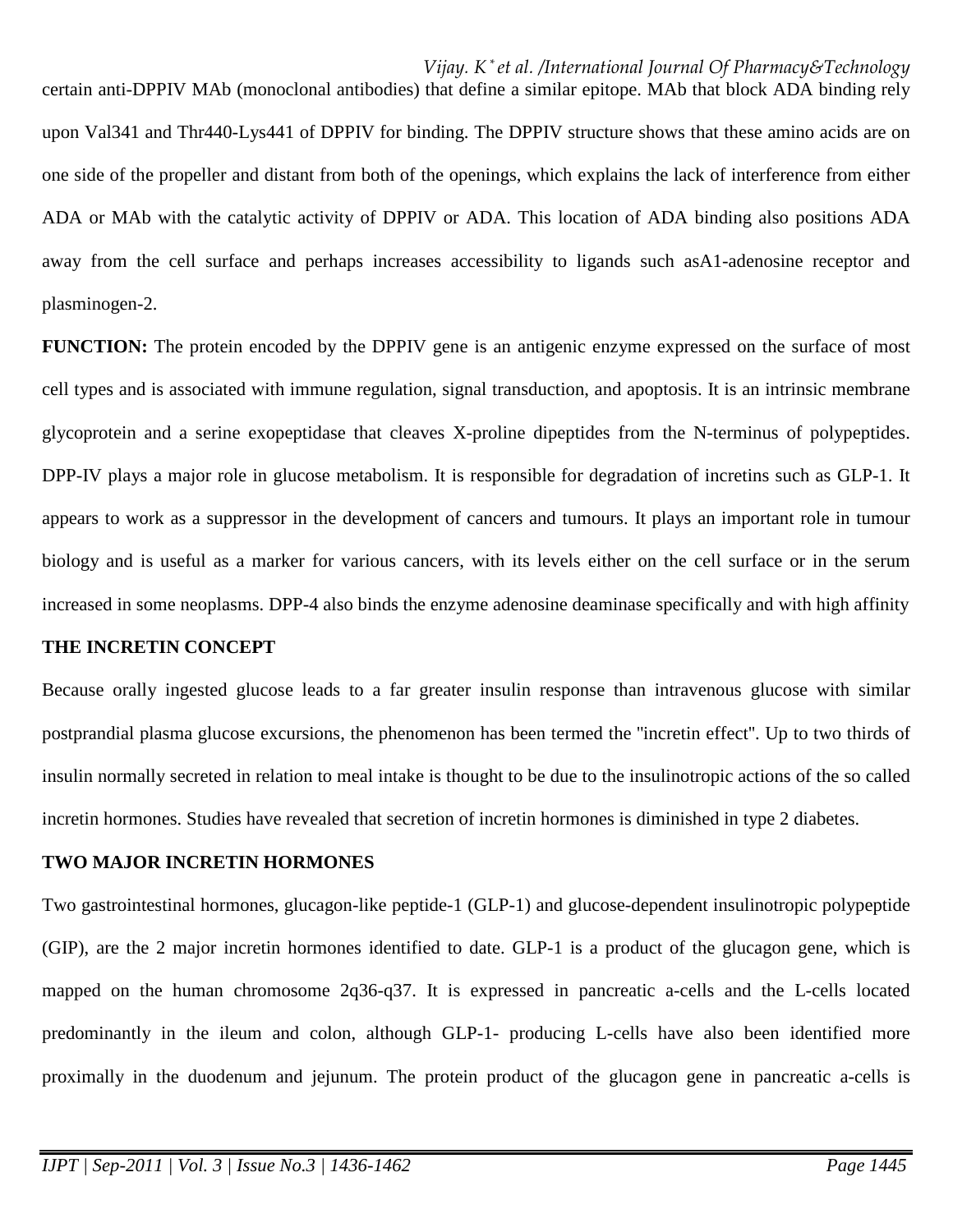*Vijay. K \* et al. /International Journal Of Pharmacy&Technology* glucagon while the expression in the L-cells is the release of the C-terminal products GLP-1 and GLP-2, which show approximately a 50% sequence homology with glucagon. On the contrary, GIP (also known as gastric inhibitory polypeptide) is a 42-amino acid hormone produced from a different gene on chromosome.

#### **Physiological Functions of GLP-1**

- Stimulates insulin secretion, glucose-dependently
- Increases b-cell mass in animal models
- Decreases glucagon secretion, glucose-dependently
- Delays gastric emptying, decreases food intake and body weight
- Improves insulin sensitivity; enhances glucose disposal
- Has beneficial cardiovascular effects
- Has beneficial CNS effects in animal models

#### **IMPORTANCE OF DEVELOPING SELECTIVE DPP-IV INHIBITORS**:

 Development of small molecules as selective inhibitors of DPP-IV is a major challenge. Although experimental results obtained using non-selective DPP-IV inhibitors implicated a role for DPP-IV in the control of immune regulation, transplantation biology, cancer cell growth and metastasis, there is limited date for similar studies using highly selective DPP-IV inhibitors that have been generated for the treatment of type-2 diabetes.<sup>30</sup> More recent experiments comparing the actions of DPP-IV selective versus non-selective inhibitors suggest that preferential inhibition of DPP-8/9 and quiescent cell proline dipeptidase (QPP) in vivo was associated with a species and tissue specific profile of different toxicities. Inhibition of DPP-8/9 produced alopecia, thrombocytopenia, splenomegaly and multi organ pathology, leading to death in rats and gastrointestinal toxicity in dogs. Moreover similar toxicities were observed in wild type, DPP-IV mice treated with DPP-8/9 inhibitors. In contrast, inhibition of the related enzymes QPP produced reticulocytopenia in rats, whereas selective inhibition of DPP-IV was not associated with detectable toxicity in rats or dogs similarly, inhibition of DPP-8/9 but not DPP-IV, was associated with reduction of mitogen-stimulated proliferation of human mononuclear cells in vitro.<sup>31</sup> Curiously,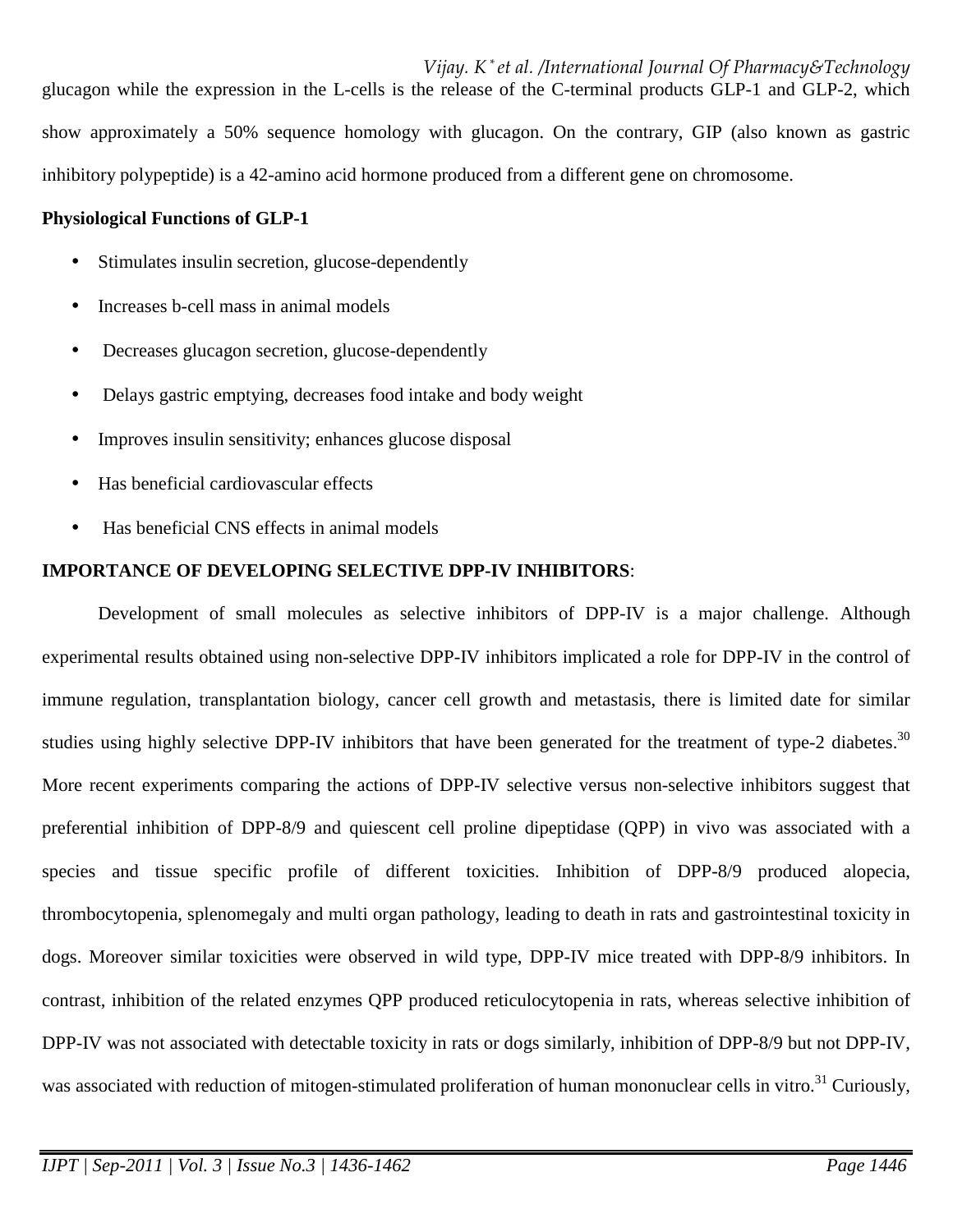some but not all DPP-IV inhibitors have been reported to produce skin lesions in monkey studies. The extent to which these finding reflect differential selectivity of specific agents for the monkey enzymes whether the lesions are completely attributable to non-DPP-IV dependent mechanisms remains poorly understood. Collectively, these findings illustrate that data obtained using non-selective DPP-IV inhibitors needs to be interpreted with caution in regard to the putative role of DPP-IV in the development of specific organ pathologies.

**MECHANISM OF ACTION**: DPP-IV inhibitors competitively inhibit the enzyme DPP-IV. This enzyme breakdown the incretins GLP-1 and GIP, gastrointestinal hormone that are released in response to a meal. By preventing GLP-1 and GIP inactivation,<sup>32</sup> GLP-1 and GIP are able to potentiate the secretion of insulin and suppress the release of glucagon by the pancreas. This drives blood glucose levels towards normal. As the blood glucose levels approaches normal, the amounts of insulin released and glucagon suppressed diminishes thus tending to prevent an "overshoot" and subsequent low blood sugar(hypoglycaemia) which is seen with some other oral hypoglycaemic agents.

# **ADVANTAGES OF DPP-IV INHIBITORS:<sup>33</sup>**

- Oral administration
- Long acting
- Effect less strong compared with incretin mimetics (except decrease in HbA1c)
- Monothreapy or adjunctive therapy
- Increase in endogenous GLP-1 concentrations
- Inhibited glucagon secretion
- Stimulated insulin secretion
- No change in fasting glucose
- Slight reduction in prandial glucose
- Drug overdose is non-toxic(except liver toxicity and QT prolongation for vildagliptin)
- No weight gain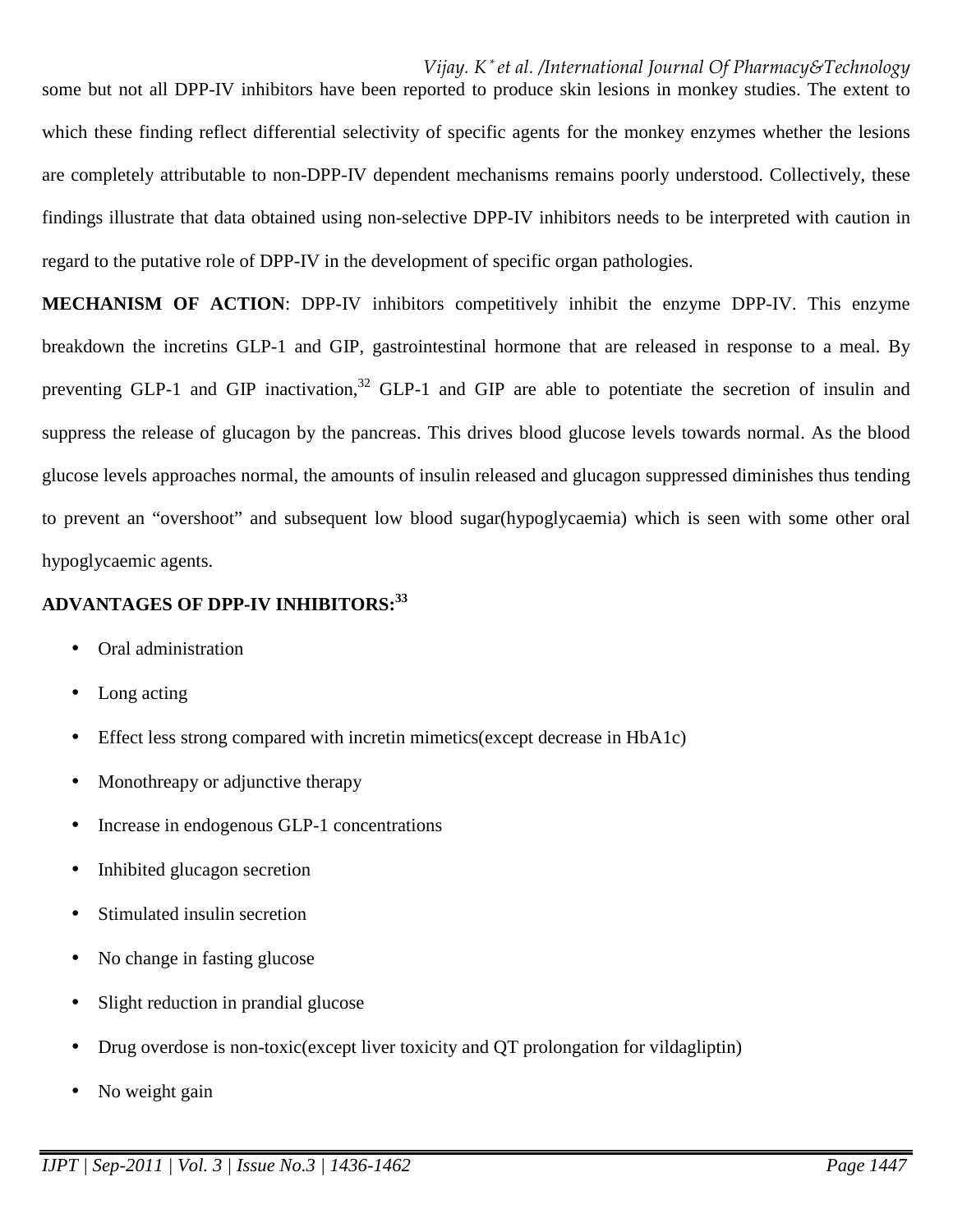## **VARIOUS CLASSES OF DPP-IV INHIBITORS:**

DPP-4 inhibitors, are a class of oral hypoglycemics that block DPP-4. They can be used to treat diabetes mellitus type 2.The first agent of the class - sitagliptin - was approved by the FDA in 2006.

As a therapeutic class, the DPP-IV inhibitors comprise a diverse group of compounds, which can be broadly divided into those compounds such as ;

Sitagliptin(β-aminoacid based)

Vildagliptin and saxagliptin (nitrile containing inhibitors)

Alogliptin(modified pyrimidinone)

Linagliptin(xanthine based)

#### Dutegliptin

Siitagliptin, alogliptin,and linagliptin form non-covalent interactions with residues in the catalytic site. In contrast, inhibition of DPP-IV by vildagliptin and saxagliptin has been described as a two-step process that involves the formation of a reversible covalent enzyme-inhibitor complex in which there is a slow rate of inhibitor binding and a slow rate of inhibitor dissociation, resulting in the enzyme slowly equilibrating between the active and inactive forms. This means that the catalytic activity will be inhibited even after the free drug has been cleared from the circulation.

Sitagliptin entered the Australian drug market in late 2007 for the treatment of difficult-to-control diabetes mellitus type2.Dipeptidyl peptidase-4 (DPP-IV) inhibitors like sitagliptin and vildagliptin are promising new medicines for the treatment of type 2 diabetes mellitus. They are supposed to improve metabolic control (as measured by lowering blood glucose) without causing severe hypoglycaemia (low blood sugar levels leading to unconsciousness and other symptoms). DPP-IV inhibitors have a favorable tolerability profile and represent the most recently approved class of agents for the treatment of Type 2 diabetes.<sup>34</sup> They prevent the DPP-IV enzyme from breaking down GLP-1, thereby increasing the levels of this hormone in the digestive tract and the blood. The increased levels of intact GLP-1 stimulate insulin production by the pancreatic beta cells and reduce glucagon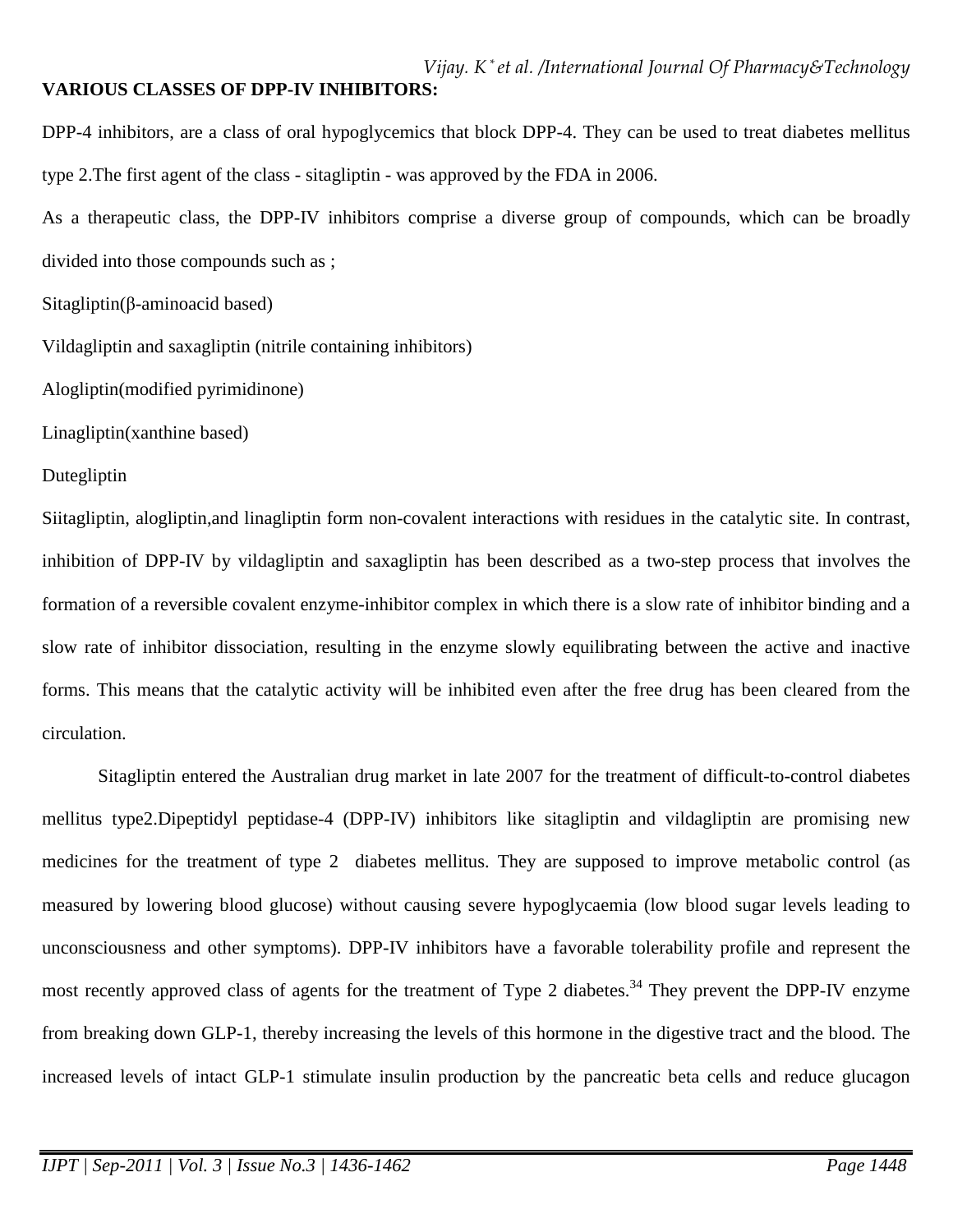production by the pancreas, both of which result in reduced blood glucose levels. In clinical trials to date, DPP-IV inhibitors have been well tolerated and have provided clinically meaningful reductions in HbA1c when used as the sole medical treatment, as well as important incremental decreases in HbA1c when used in combinations with other anti-diabetic medications. DPP-IV inhibitors also offer several advantages over other types of diabetes therapies, including: absence of weight gain and edema, low risk of hypoglycemia, and potential for improved beta cell function.

 Since the new DPP-IV inhibitors may influence immune function additional long-term data on the safety of these drugs are necessary. Also, cardiovascular outcomes like heart attacks and strokes should not be increased with any antidiabetic therapy but data so far are lacking. Until new information arrives, DPP-IV inhibitors should only be used under controlled conditions and in individual patients.

**SITAGLIPTIN:** `Sitagliptin is an oral antihyperglycemic of the dipeptidyl peptidase-4 (DPP-IV) inhibitor class. This enzyme-inhibiting drug is used either alone or in combination with other oral antihyperglycemic agents (such as metformin or a thiazolidinedione) for treatment of diabetes mellitus type 2. The benefit of this medicine is its lower side-effects (e.g., less hypoglycemia, less weight gain) in the control of blood glucose values. Exenatide (Byetta) also works by its effect on the incretin system.



**Systematic (IUPAC) name:** - (*R*)-4-oxo-4-[3-(trifluoromethyl)-5,6 dihydro[1,2,4]triazolo[4,3-*a*]pyrazin-7(8*H*) yl]-1-(2,4,5-trifluorophenyl)butan-2-amine.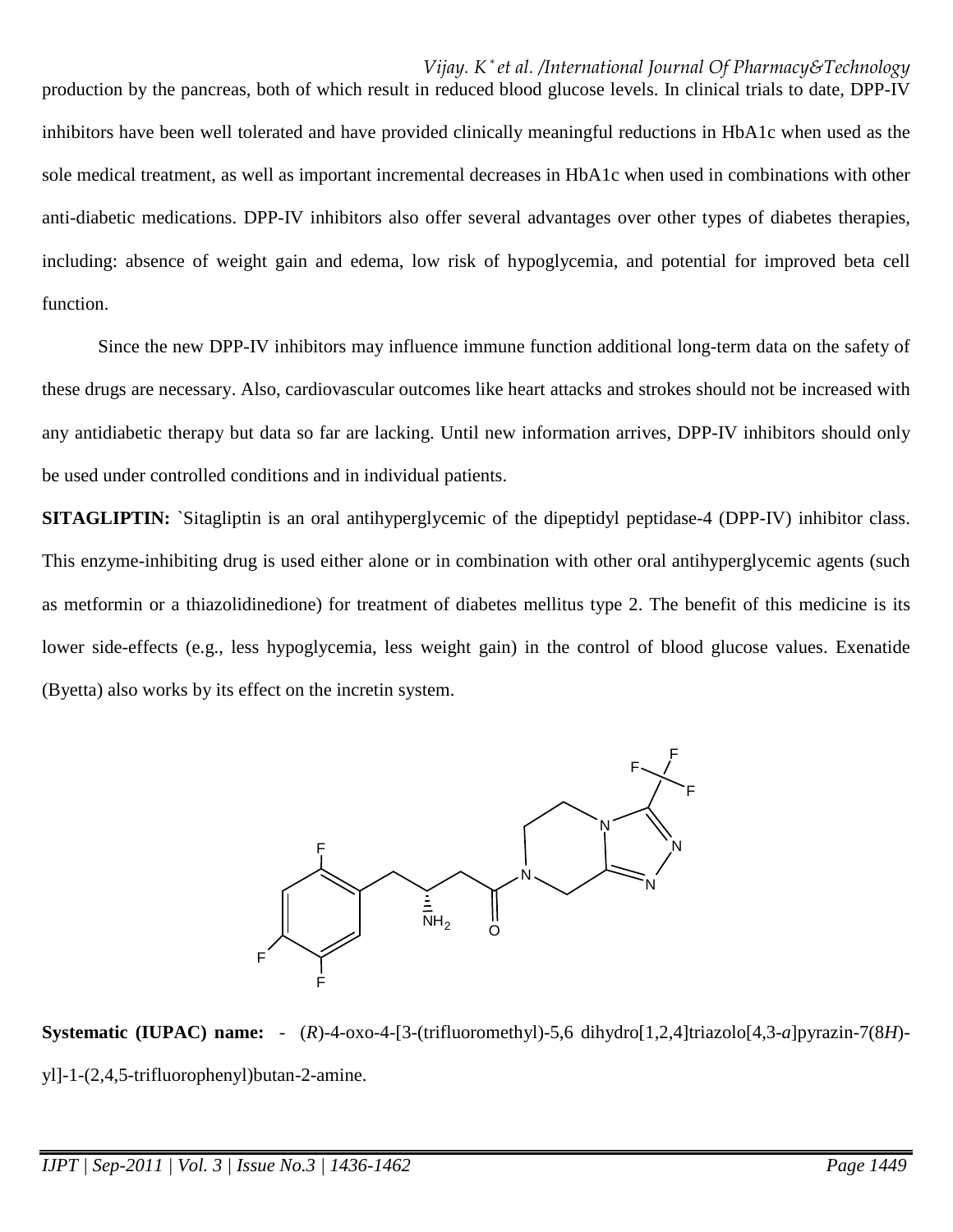### $$

**Mechanism of action:** Sitagliptin works to competitively inhibit the enzyme dipeptidyl peptidase 4 (DPP-IV). This enzyme breaks down the incretins GLP-1 and GIP, gastrointestinal hormones that are released in response to a meal. By preventing GLP-1 and GIP inactivation, GLP-1 and GIP are able to potentiate the secretion of insulin and suppress the release of glucagon by the pancreas. This drives blood glucose levels towards normal. As the blood glucose level approaches normal, the amounts of insulin released and glucagon suppressed diminishes thus tending to prevent an "overshoot" and subsequent low blood sugar (hypoglycemia) which is seen with some other oral hypoglycemic agents.

**Adverse effects:** Side effects of sitagliptin are cold(running nose), stuffy nose, diarrhea, also sore throat, headache were observed. Recently, post-marketing reports of anaphylaxis, angioedema and rashes including steven-johnson syndrome, in sitagliptin treated patients have emerged. There have been several reports of pancreatitis (some fatal) in people treated with sitagliptin, $34$  and the U.S. package insert carries a warning to this effect, although the causal link between sitagliptin and pancreatitis has not yet been fully substantiated.

The DPP-4 enzyme is known to be involved in the suppression of certain malignancies, particularly in limiting the tissue invasion of these tumours.<sup>35</sup> Inhibiting the DPP-4 enzymes may allow some cancers to progress. A study of DPP-4 inhibition in human non-small cell lung cancer (NSCLC) concluded that "DPPIV functions as a tumor suppressor, and its downregulation may contribute to the loss of growth control in NSCLC cells.

**Drug interaction:** The combination of sitagliptin with pioglitazone results in pheripheral oedema(4%). Glitazones probably posses a cardiotoxic effect(increased heart attack) and worsening of heart failure. It is not sure whether the increase of cardiotoxic effects is only a result of this combination therapy. Although sitagliptin is not as likely to cause hypoglycaemia as some other oral diabetes medications, be careful while prescribing any other drug that can potentially lower blood sugar, such as: probenicid, NSAIDS, aspirin or other salicylates, sulfa drugs; a monoaminooxidase inhibitors or β-blockers. An interaction with any antidiabetic drugs has not been observed.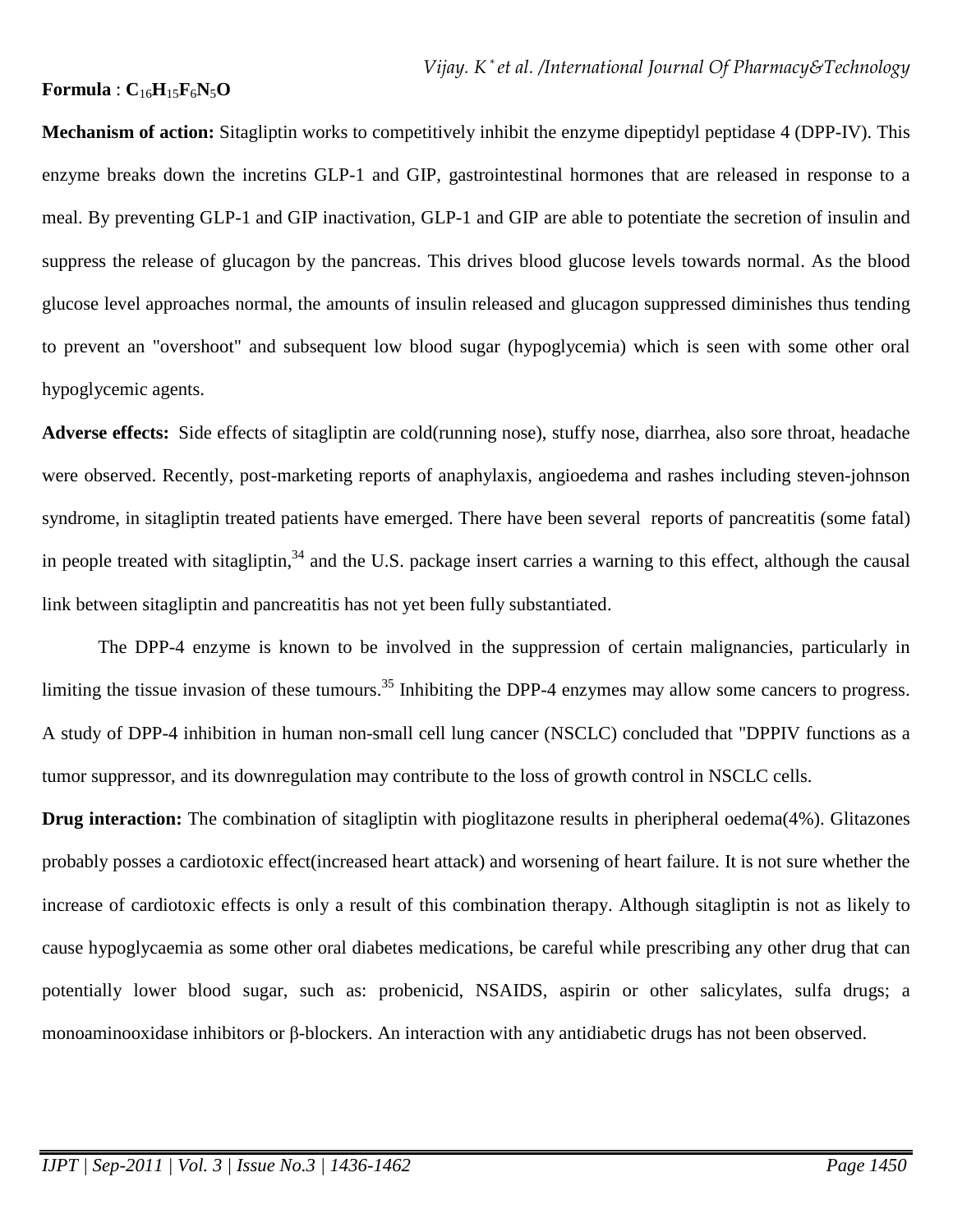**Vildagliptin: a potent and specific inhibitor of DPP-4:** Vildagliptin is an oral anti-hyperglycemic agent (antidiabetic drug) of the new dipeptidyl peptidase-4 (DPP-4) inhibitor class of drugs. Vildagliptin inhibits the inactivation of GLP-1 and GIP by DPP-4, allowing GLP-1 and GIP to potentiate the secretion of insulin in the beta cells and suppress glucagon release by the alpha cells of the islets of Langerhans in the pancreas. vildagliptin has been shown to reduce hyperglycemia in type 2 diabetes mellitus.

**Pharmacokinetic profile:** Vildagliptin is an N-substituted glycyl-2-cyanopyrrolidine. It is a potent competitive and reversible inhibitor of human and rodent DPP-4 *in vitro*, with a median inhibitory concentration (IC50) ~2–3 nmol/L. Importantly, vildagliptin inhibits DPP-4 with high specificity relative to other similar peptidases where its IC50 exceeds 200 µmol/L. This specificity is of potential clinical importance as inhibition of DPP-8 and DPP-9 has been associated with immune, histopathological and gastrointestinal toxicity in various animal models. In healthy humans, vildagliptin is rapidly and almost completely absorbed (~85% of administered dose) after oral administration with a tmax of 1–2-hours. Plasma levels were linearly related to dose and the plasma half-life ranged from 1.5–4.5 hours with doses from 25 to 200 mg. The drug does not appear to accumulate with multiple dosing and the pharmacokinetics are not affected by food. Most of the drug is metabolised with hydrolysis of the cyano moiety dominating (55%), but a fraction (22%) is also excreted unchanged by the kidneys. The drug is minimally metabolised by the major cytochrome P450 enzymes that metabolise many other drugs and is neither an inhibitor nor an inducer of these enzymes. In the circulation, vildagliptin is not extensively protein bound (4–17%). No adjustment of dose is necessary in either hepatic or renal insufficiency.37 Single doses of vildagliptin (25–200 mg) rapidly inhibit plasma DPP-4, achieving > 90% inhibition within 30–60 minutes. The duration of inhibition is dose dependent; with the anticipated therapeutic doses of 50 mg and 100 mg, DPP-4 activity is inhibited by  $\sim$ 70 and 90% at 12 hours and remains inhibited by ~40% at 24 hours with the higher dose.

In drug naïve patients with type 2 diabetes, four weeks of treatment with vildagliptin at a dose of 100 mg per day reduced both fasting and postprandial plasma glucose levels, resulting in significant decreases in HbA1C. Vildagliptin treatment also improved insulin secretion, as assessed by the insulin responses relative to the glucose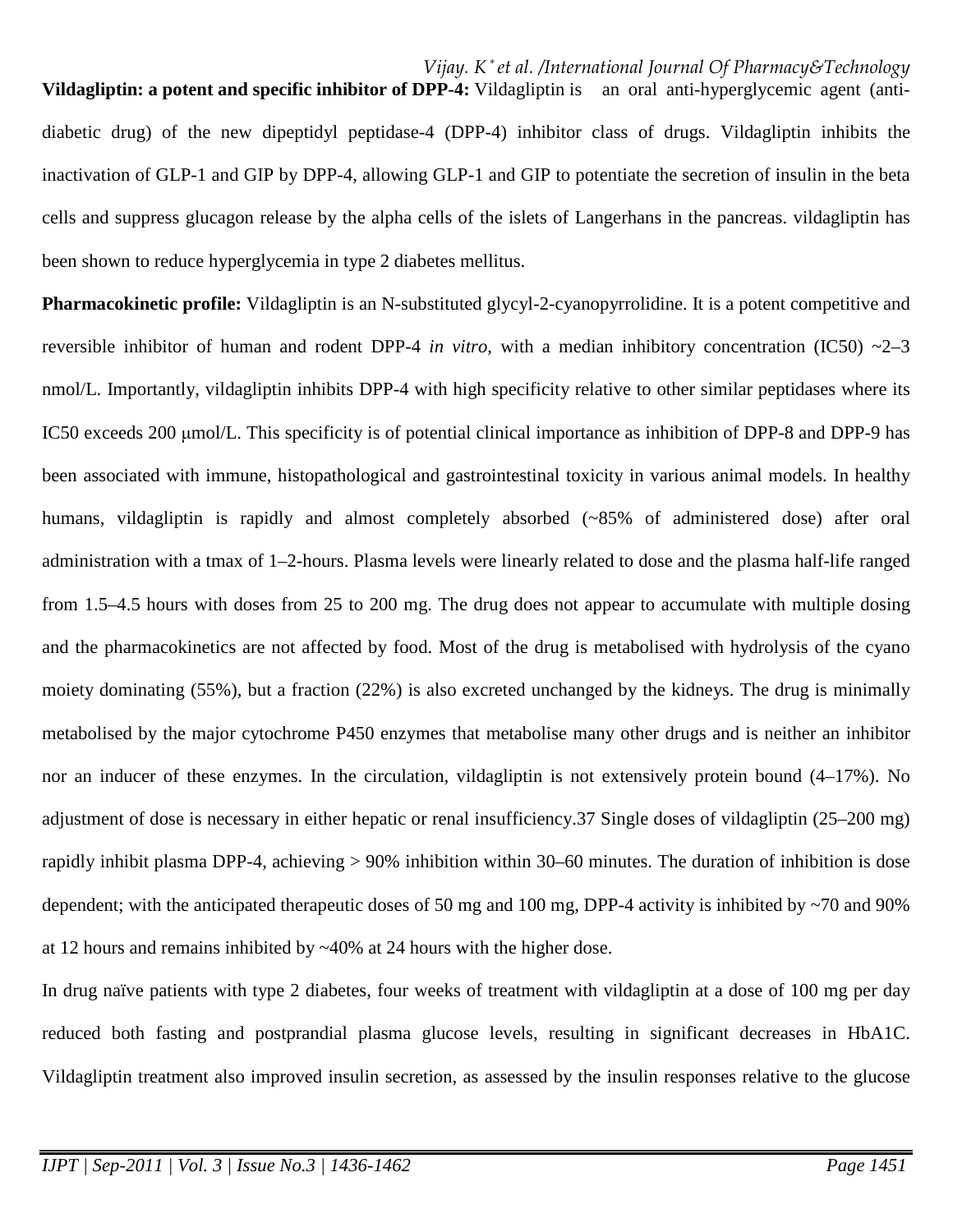responses to a standard mixed meal, increased both basal and postprandial GLP-1 levels, and decreased glucagon

levels. The drug appeared well tolerated.



(*S*)-1-[*N*-(3-hydroxy-1-adamantyl)glycyl]pyrrolidine-2-carbonitrile

**Molecular formula:**  $C_{17}H_{25}N_3O_2$ 



## **Synthesis:**

Source: 1-[[(3-Hydroxy-1-adamantyl)amino]acetyl]-2-cyano-(S)-pyrrolidine

**Dosage, administration, and formulations:** Vildagliptin (Galvus) can be prescribed to patients with type 2 diabetes at a dosage of 50 mg once daily in combination with a sulfonylurea, or 50 mg twice daily with metformin or a thiazolidinedione such as pioglitazone. A 100 mg formulation of vildagliptin is available in Brazil and Mexico. A fixed dose combination of vildagliptin 50 mg plus metformin 850 mg or vildagliptin 50 mg plus metformin 1000 mg (Eucreas®) has also been approved for twice-daily use in patients inadequately controlled with metformin alone or who are already receiving each drug separately.

**Adverse effects:** The adverse effects of vildagliptin were headache, nasopharyngitis, dizziness, pheripheral edema, increased sweating and cough. Similar rates of these adverse effects were reported in the placebo groups. Hypoglycaemias are rare in response to vildagliptin combined with pioglitazone(0.3%) but were higher with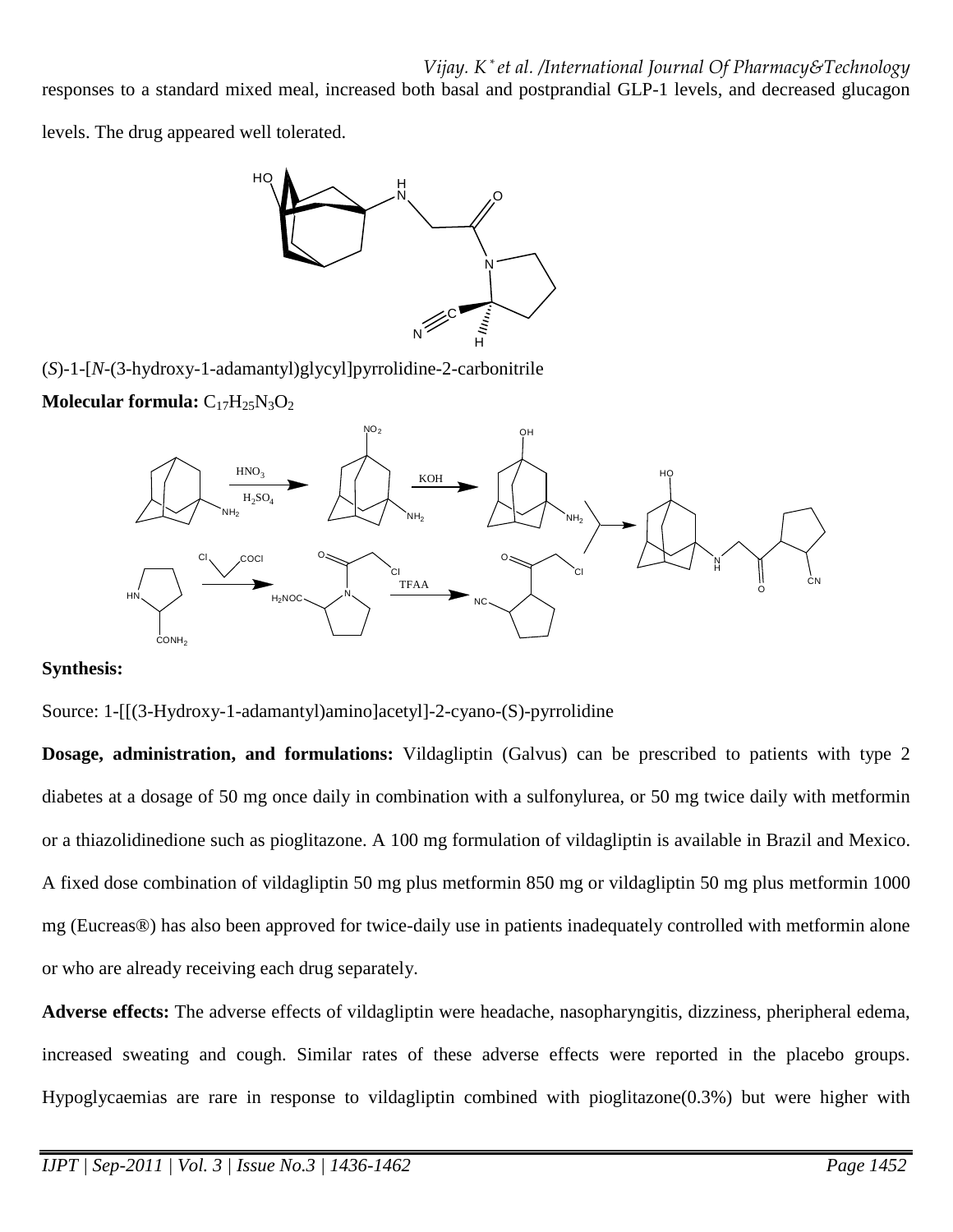*Vijay. K \* et al. /International Journal Of Pharmacy&Technology* pioglitazone being used alone(1.9%). Pioglitazone increased body weight (1.4kg) Which is further increased using a combination with 100mg vildagliptin(2.7kg).

**SAXAGLIPTIN:** Saxagliptin previously identified as BMS-477118, is a new oral hypoglycemic (anti-diabetic drug) of the new dipeptidyl peptidase-4 (DPP-4) inhibitor class of drugs. It was developed by Bristol-Myers Squibb. A New Drug Application for saxagliptin in treatment of type 2 diabetes was submitted to the FDA in June 2008.<sup>36</sup> It was based on a drug development program with 8 randomized trials: 1 phase 2 dose-ranging (2.5–100 mg/d) study; 6 phase 3, 24-week controlled trials with additional controlled follow-up from 12 to 42 months, double-blinded throughout; and one 12-week mechanism-of-action trial with a 2-year follow-up period. In June 2008, it was announced that Onglyza would be the trade name under which saxagliptin will be marketed Dipeptidyl peptidase-4's role in blood glucose regulation is thought to be through degradation of GIP and the degradation of GLP-1.



**Systematic (IUPAC) name:** (1S,3S,5S)-2-[(2S)-2-amino-2-(3-hydroxy-1-adamantyl)acetyl]-2-

azabicyclo[3.1.0]hexane-3-carbonitrile.

**Synthesis:** Saxagliptin is produced industrially by Bristol-Myers Squibb by the amide coupling of N-Boc-3 hydroxyadamantylglycine (2) and methanoprolineamide (3) with EDC. The former is commercially available, whereas the latter is available as the N-Boc analog. The prolineamide moiety is subsequently dehydrated with trifluoroacetic anhydride to give the cyanide as the trifluoracetate ester, which is hydrolyzed. Removal of the Boc protecting group, followed by neutralization gives the desired product.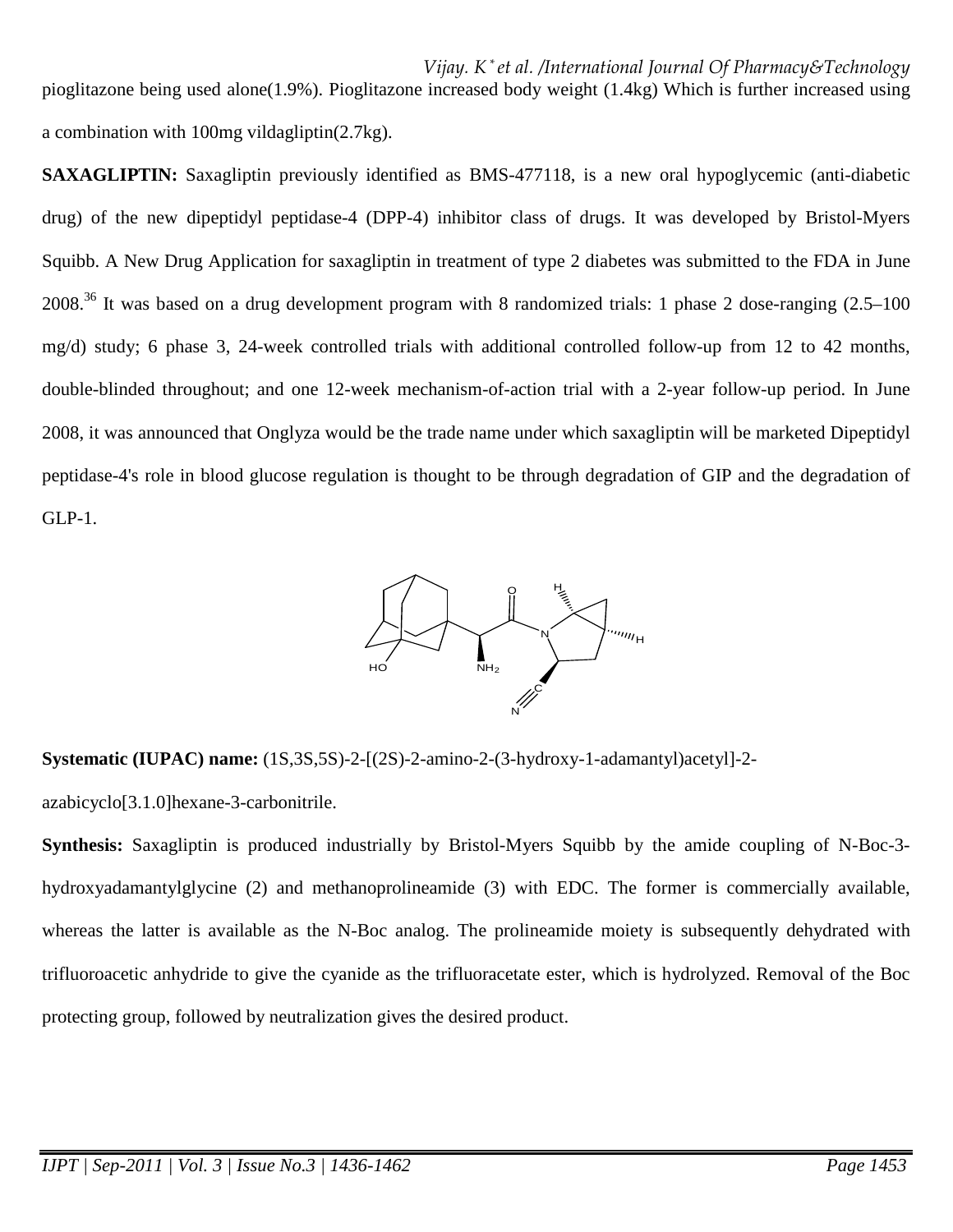

#### **Mechanism of Action:**

 saxagliptin is an orally-active inhibitor of the DPP4 enzyme. D-PP4 inhibitors work by affecting the action of natural hormones in the body called incretins .Increased concentrations of the incretin hormones such as glucagon-like peptide-1(GLP-1) and glucose-dependent insulinotropic polypeptide (GIP) are released into the bloodstream from the small intestine in response to meals. These hormones cause insulin release from the pancreatic beta cells in a glucose-dependent manner but are inactivated by the DPP4 enzyme within minutes. GLP-1 also lowers glucagon secretion from pancreatic alpha cells, reducing hepatic glucose production. This saxagliptin is a competitive DPP4 inhibitor that slows the inactivation of the incretin hormones, thereby increasing their bloodstream concentrations and reducing fasting and postprandial glucose concentrations in a glucose-dependent manner.

#### **CombinationTherapy:**

 In trials evaluating Onglyza in combination with metformin, glyburide, and thiazolidinedione (pioglitazone and rosiglitazone), Onglyza 2.5 mg and 5 mg plus combination provided significant improvements in A1C, FPG, and PPG compared with placebo plus combination.

#### **Side Effects:**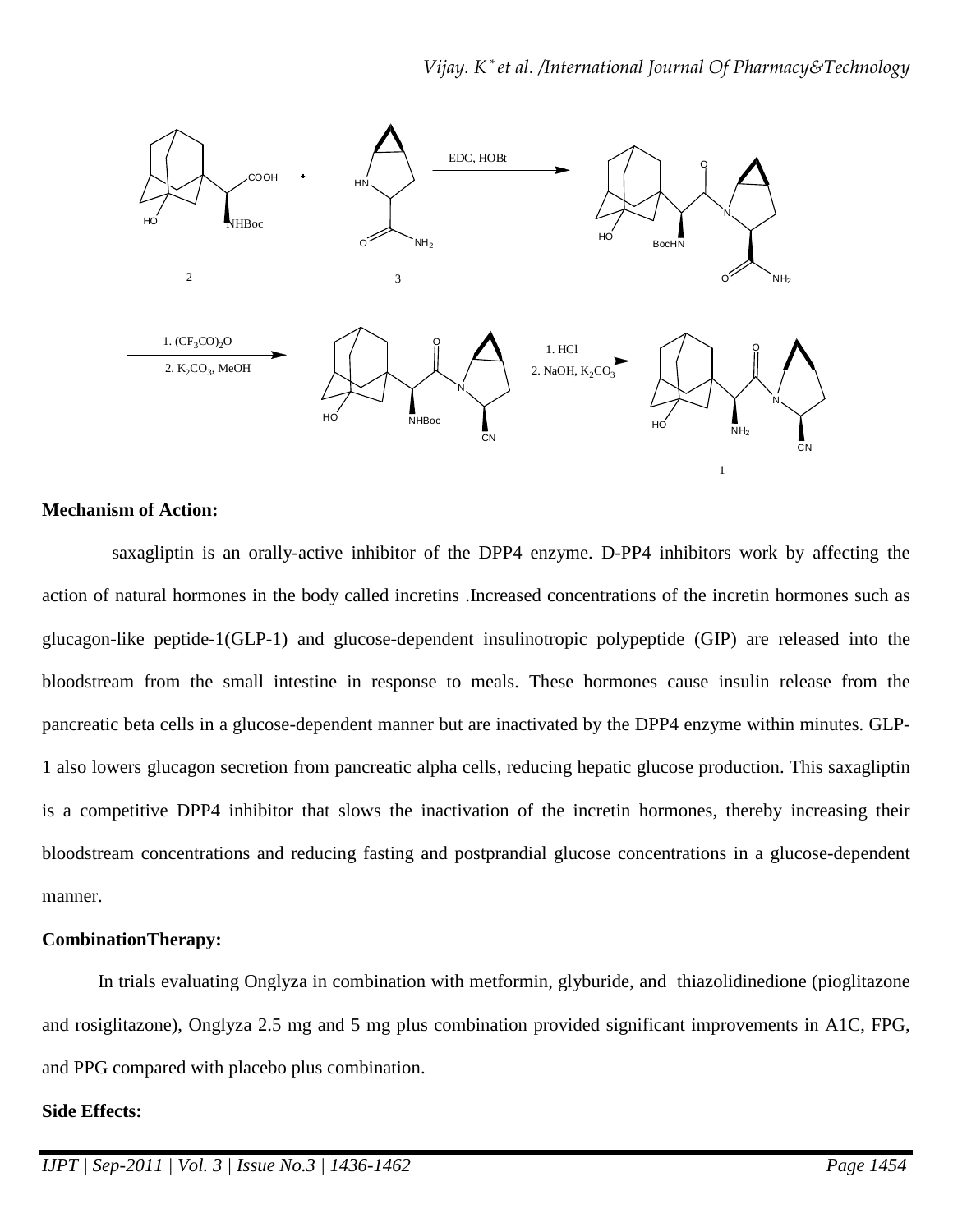*Vijay. K \* et al. /International Journal Of Pharmacy&Technology* Adverse events associated with the use of Onglyza may include, but are not limited to, the following:

- Upper respiratory tract infection
- Urinary tract infection
- Headache
- Nasopharyngitis

## **Tolerability**

Both monotherapy and combination therapy with other agents was generally well tolerated in clinical trials.

## **Linagliptin**:

Linagliptin is the most advanced investigational compound for the treatment of type2diabetes with in the Boehringer Ingelheim diabetes portfolio. It belongs to the class of dipeptidyl peptidase (DPP)-4 inhibitors and is being developed as an oral once daily tablet.<sup>37</sup> In clinical studies to date, linagliptin has been shown to:

- Provide significant, sustained and clinically meaningful improvements in blood glucose control
- Have an excellent safety and tolerability profile, and low risk of hypoglycaemia
- Not cause weight gain
- Not require dose adjustment, irrespective of concomitant disease or co-medication, even in patients with renal impairment.



**Systematic (IUPAC) name:** 8-[(3R)-3-aminopiperidin-1-yl]-7-(but-2-yn-1-yl)-3- methyl-1-[(4-methylquinazolin-2-yl)methyl]-3,7-dihydro-1H-purine-2,6-dione

## **Mechanism of action:**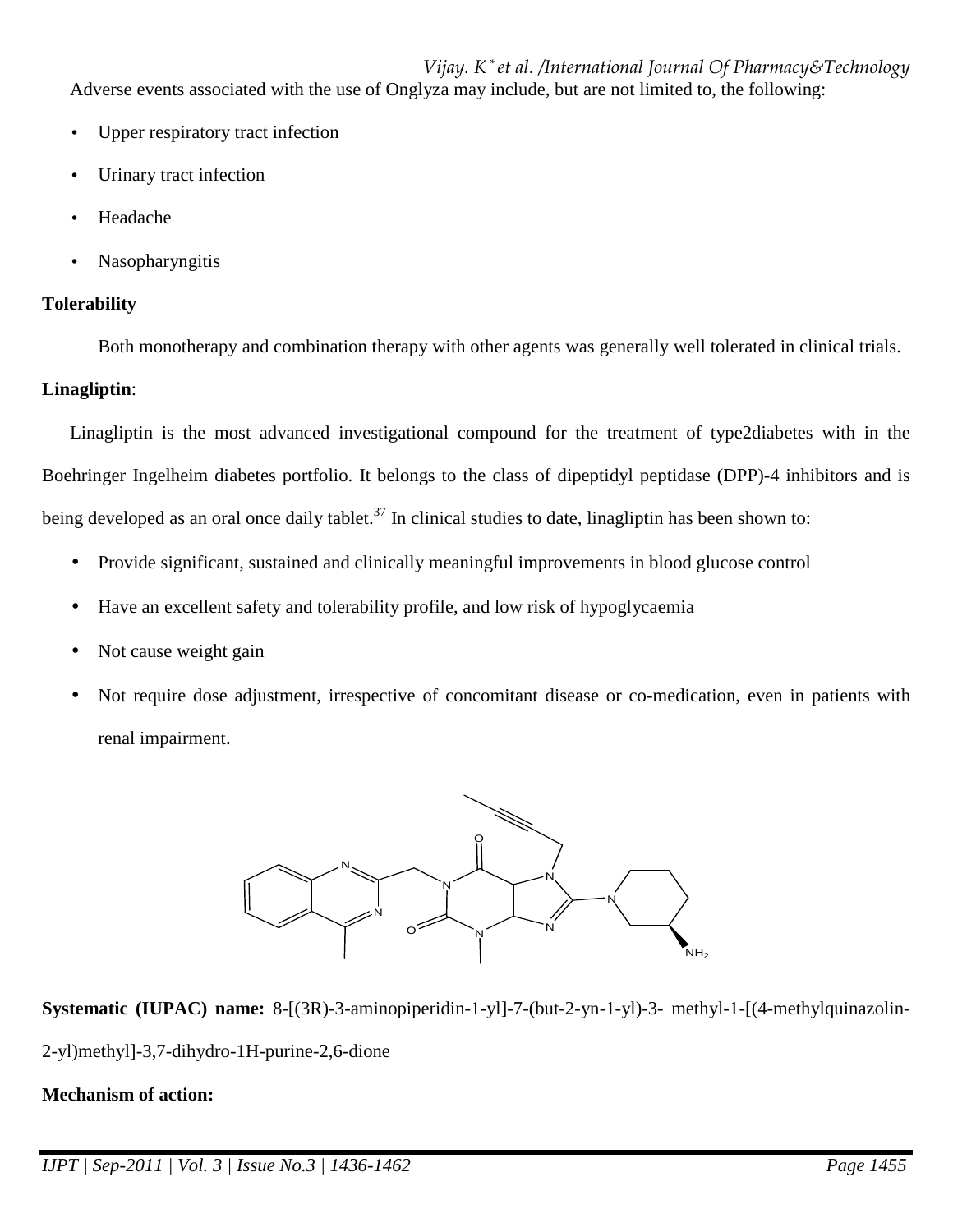DPP-IV inhibitors represent an innovative approach to type2 diabetes treatment with a unique mechanism of action compared to other classes in this therapeutic area. By binding to the DPP-IV enzyme, they inhibit the breakdown of the two incretin hormones, glucagon like peptide (GLP) -1 and glucose dependent insulinotropic peptide (GLP). GLP-1 and GIP are naturally occurring hormones, which are released by the gut after meals and target the pancreas by increasing glucose dependent insulin secretion and suppressing glucagon secretion. DPP-IV inhibitors increase the GLP-1 plasma concentrations within the physiological range in contrast to injectable GLP-1 mimetics which have supra-physiological plasma levels and are assosciated with an increased GI side effect rate such as nausea and vomiting.

The inhibition of DPP-IV is beneficial for type 2 diabetes patients to control blood glucose levels , a primary goal of type 2 diabetes management. A dose-finding period at the begining of therapy is not needed when treating with a DPP-IV inhibitors . This is because of their rapid mode of action. And the fact that their favourable tolerability profile does not cause nausea, vomitting and has a low risk of drug –drug interactions. This makes them appropriate for monotherapy or as add-on to existing treatment regimens.

**DUTOGLIPTIN:** Dutogliptin tartrate is currently in Phase 3 clinical development. Dutogliptin is a dipeptidyl peptidase-4, or DPP-IV, inhibitor that we are advancing as a once daily, oral treatment for Type 2 diabetes. DPP-IV inhibitors have a favorable tolerability profile and represent the most recently approved class of agents for the treatment of Type 2 diabetes. They prevent the DPP-IV enzyme from breaking down GLP-1, thereby increasing the levels of this hormone in the digestive tract and the blood. The increased levels of intact GLP-1 stimulate insulin production by the pancreatic beta cells and reduce glucagon production by the pancreas, both of which result in reduced blood glucose levels. In clinical trials to date, DPP-IV inhibitors have been well tolerated and have provided clinically meaningful reductions in HbA1c when used as the sole medical treatment, as well as important incremental decreases in HbA1c when used in combinations with other anti-diabetic medications. DPP-IV inhibitors also offer several advantages over other types of diabetes therapies, including: absence of weight gain and edema, low risk of hypoglycemia, and potential for improved beta cell function.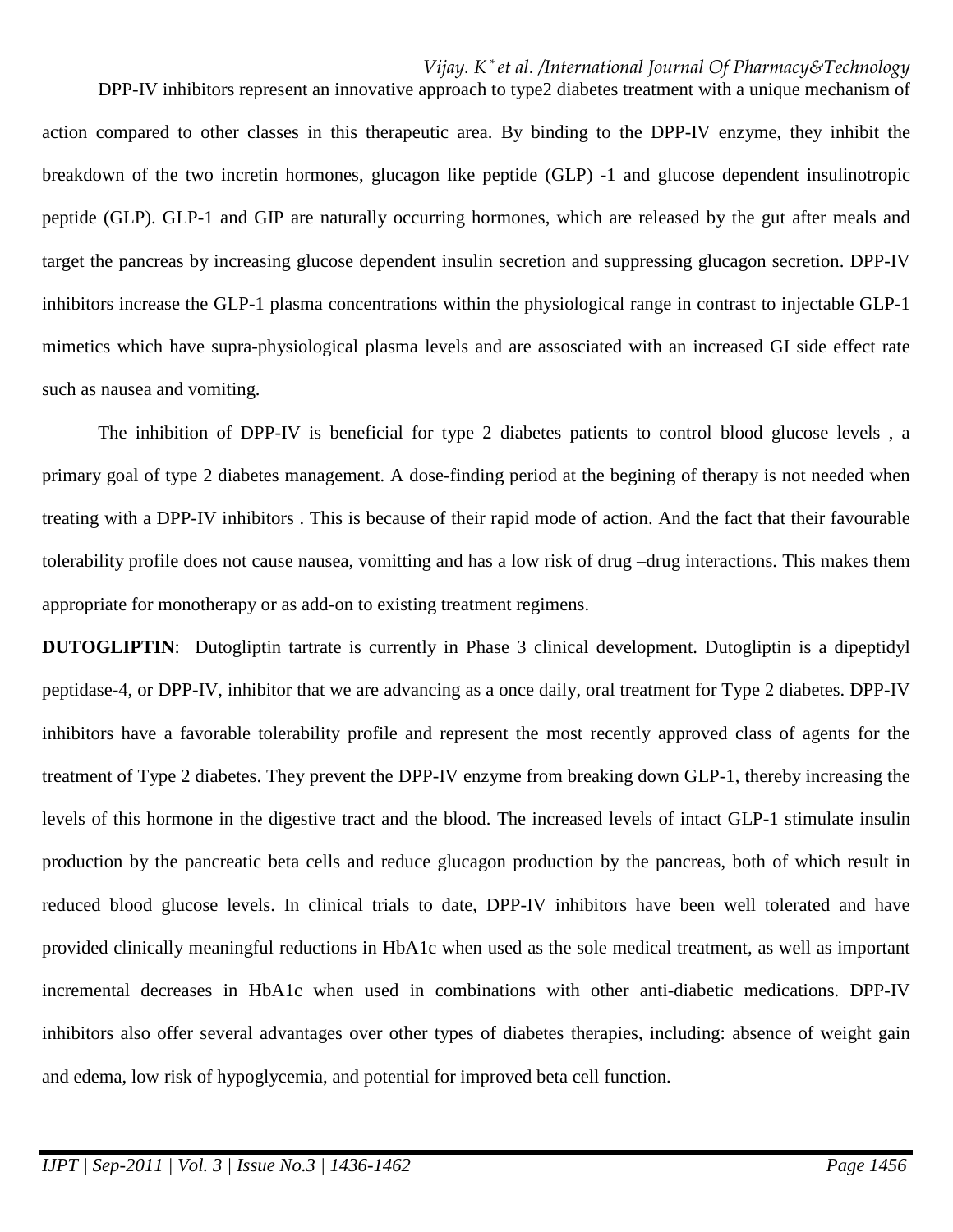

**ALOGLIPTIN**: Alogliptin is a dipeptidyl peptidase-4 inhibitor that is approved in japan for treatment of adult patients with type-2DM that is inadequately controlled by diet and exercise alone or by diet plus treatment with an α-glucosidase inhibitor. In general, the incidence of hypoglycaemia was similar to that seen in placebo groups and alogliptin treatment had neutral effects on body weight and lipid parameters.<sup>38</sup> The long-term safety of alogliptin therapy remains to be established in clinical studies and with clinical experience. In the meantime, alogliptin is a promising new option for the treatment of patients with type-2 diabetes, including elderly patients.

**Systematic (IUPAC) name**: 2-({6-[(3R)-3-aminopiperidin-1-yl]-3-methyl-2,4-dioxo-3,4-dihydropyrimidin-1(2H)-

yl}methyl)benzonitrile.

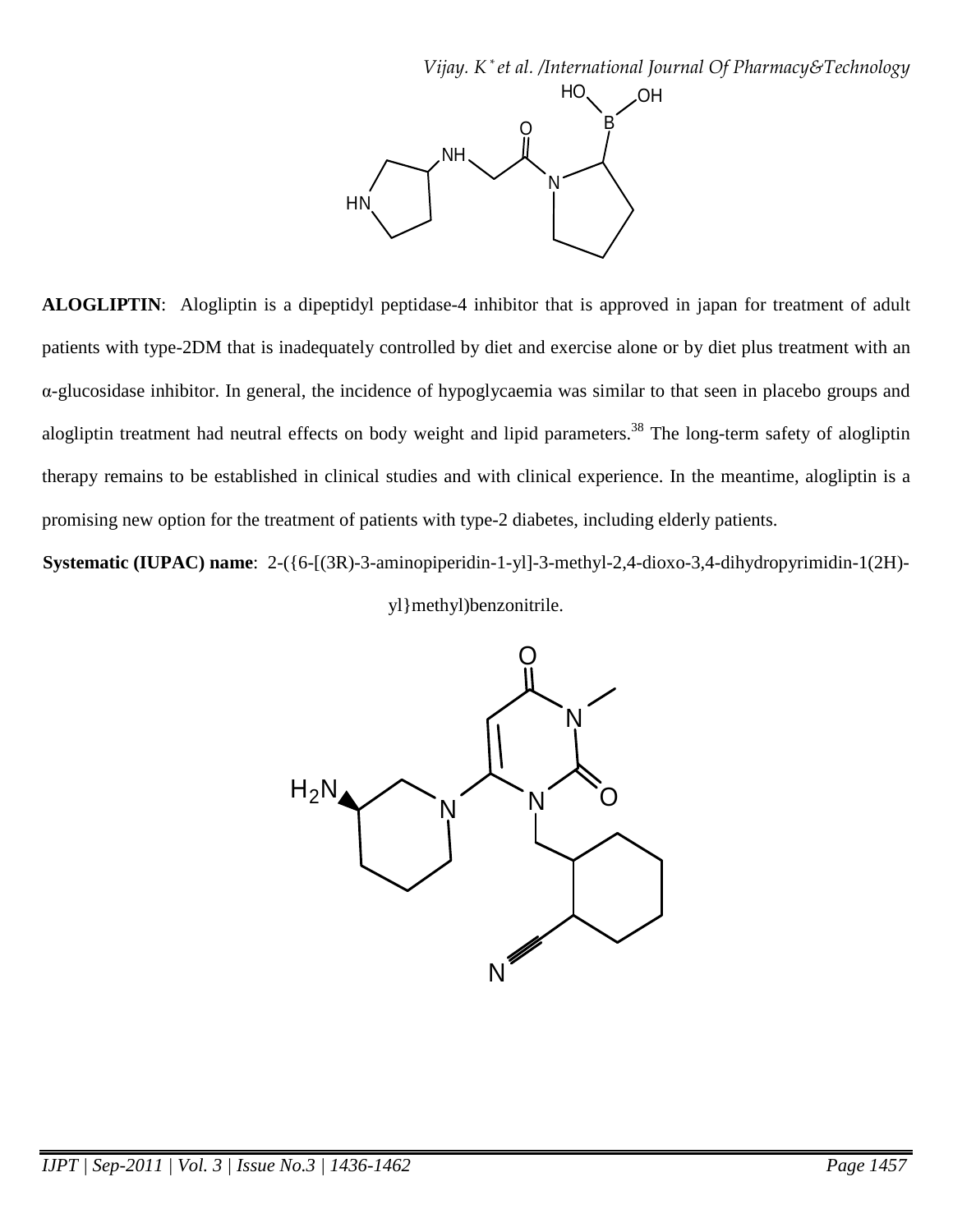| <b>NAME</b>         | <b>COMPANY</b>                  | <b>STAGE IN</b>    |
|---------------------|---------------------------------|--------------------|
|                     |                                 | <b>DEVELOPMENT</b> |
|                     |                                 |                    |
| <b>SITAGLIPTIN</b>  | Merck                           | In market          |
| <b>VILDAGLIPTIN</b> | <b>Novartis</b>                 | In market          |
| <b>ALOGLIPTIN</b>   | Takeda                          | Phase-III          |
| <b>SAXAGLIPTIN</b>  | Bristol-Myers Squibb            | Phase-III          |
| <b>PSN-9301</b>     | <b>OSI</b> Pharmaceuticals      | Phase-II           |
| R1438               | Roche                           | Phase-II           |
| TA-6666             | Tanabe                          | Phase-II           |
| PHX1149             | Phenomix                        | Phase-II           |
| <b>GRC8200</b>      | <b>Glenmark Pharmaceuticals</b> | Phase-II           |
| SYR-619             | Takeda                          | Phase-I            |
| TS-021              | <b>Taisho Pharmaceuticals</b>   | Phase-I            |
| SSRT62369           | Sanofi-Aventis                  | Phase-I            |
| ALS2-0426           | <b>Alantos Pharmaceuticals</b>  | Phase-I            |
|                     |                                 |                    |

# **Table-2: DPP-IV inhibitors in various stages of clinical development:**

# **FUTURE PROSPECTS:**

• The therapeutic potential of inhibitors of post-proline cleaving enzymes like DPP-IV has been the focus of recent pharmaceutical research.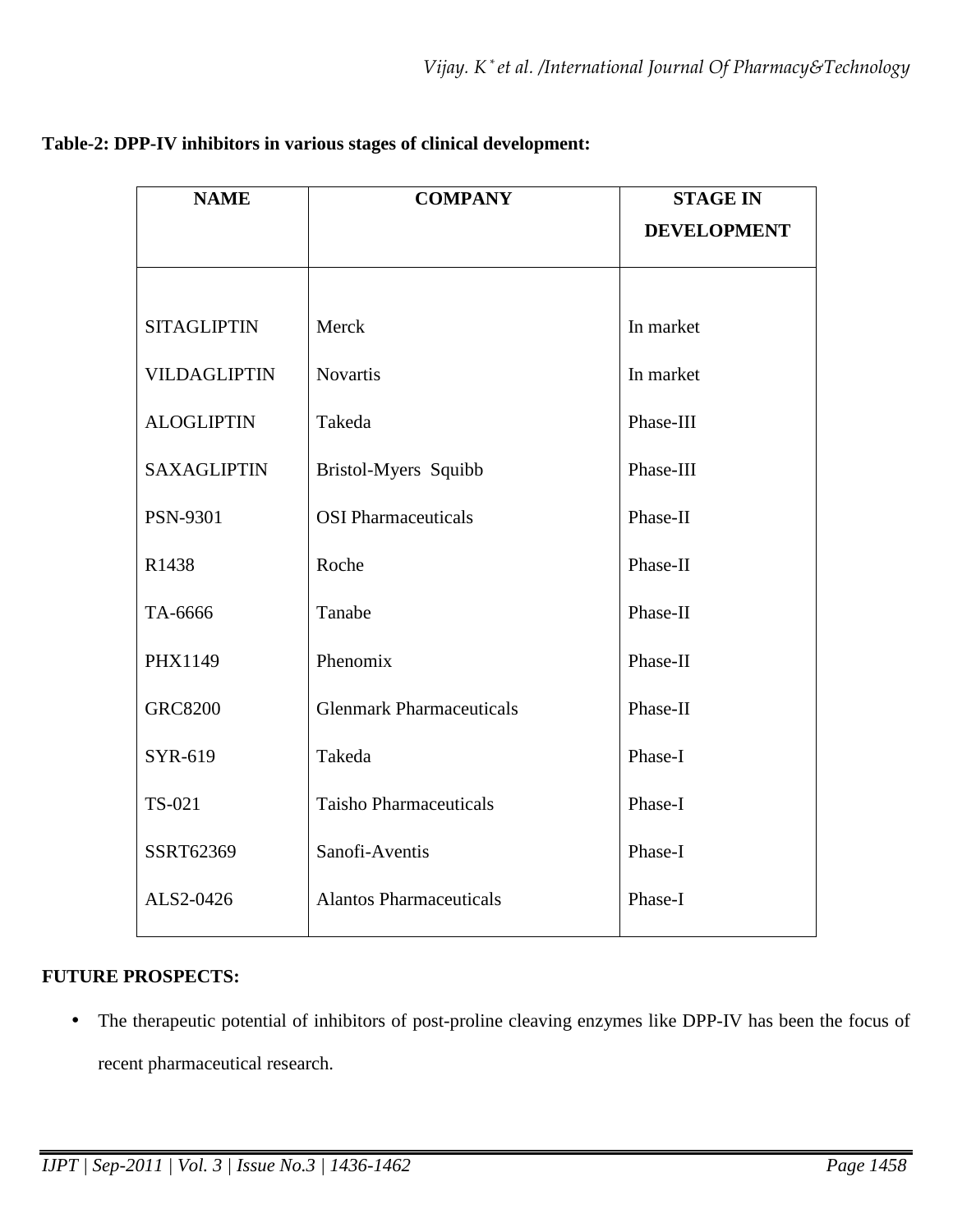- Although human trails results in type-2 diabetes with DPP-IV inhibitors look promising, the lack of selectivity i.e; inhibition of the structurally related enzymes DPP-8 and DPP-9, has been a potential concern.
- Based on the crystal structure resolved, it is expected to develop certain therapeutic agents such as small peptide via binding to the catalytic binding site as a "substrate selective" DPP-IV inhibitors.
- Recently, one exiting finding is to show the activity of such DPP-IV inhibition is due to in part of their specific absorption by a small intestinal di- and tripeptides uptake transporter, PEPT1, thus establishing a system for optimising the orally active peptidomimetic drugs such as amino acid-based DPP-IV inhibitors.
- DPP-4 inhibitors mainly causes the progressive growth of the cancer in various tissues or in the body by decreasing the anti tumour activity and causes less lyososomal activity in the cells due to that the the choice of carcinogenicity is increased. This is the main problem araised in the clinical trials of the INDs of so many drugs.
- Most of the research is going on the DPP-4 inhibitors that mainly focussed to reduce the adverse effects that mainly causes tumour progression is to be considered.
- Metabolic control can be markedly improved by administration of exogenous GLP-1, but the native peptide is almost immediately degraded by the enzyme dipeptidyl peptidase IV (DPP IV) and, therefore, has little clinical value.
- Orally active inhibitors of DPP IV have now been developed and have been shown to enhance endogenous levels of GLP-1, resulting in improved glucose tolerance, lasting improvement of HbA1C and improved beta-cell function. In general the DPP IV inhibitors are weight neutral, and well tolerated.
- The beneficial effects of DPP-IV inhibitors on treatment for type-2 diabetes not only offer advantages over the current therapies but also provides more therapeutic applications beyond the treatment for diabetes due to the biological diversity of DPP-IV.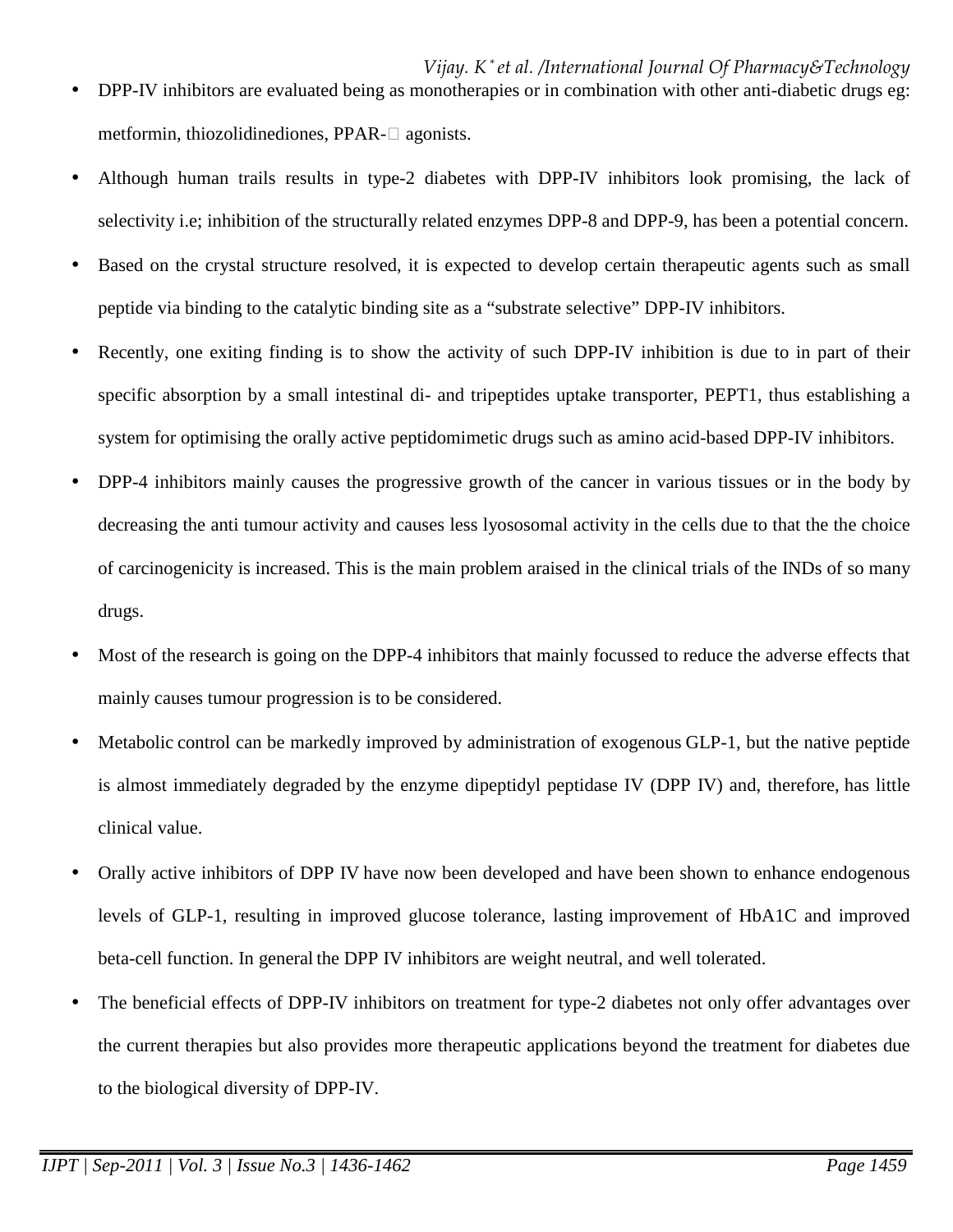**Conclusion:** In general, the safety profiles of most DPP-IV inhibitors are very promising but additional studies are certainly needed to obtain a thorough insight in the *in vivo* effects of DPP-IV inhibition. The beneficial effects of DPP-IV inhibitors on treatment for type 2 diabetes not only offer advantages over the current therapies but also provide more therapeutic applications beyond the treatment for diabetes due to the biological diversity of DPP-IV. So far, there is no sufficient data available to make sweeping generalization about the long-term effects of various DPP-4 inhibitors on T-cell signalling and immune functions *in vivo*. The development of selective inhibitors of DPIV proteolytic activity and identification of ligand-binding activities in this gene family would lead to rapid advances in understanding DPIV biology.

#### **References:**

- 1. Rang n dales pharmacology textbook,  $6<sup>th</sup>$  edition, chapter-26, pp 401-409.
- 2. Reutter J, Aertgeerts and Gysbers. Expert Opin Emerging Drugs, 2003, vol.2, pp 61.
- 3. Rendell. Medscape general medicine, 2004.
- 4. Helping the pancreas produce insulin. Health value http://www.healthvalue.net/diabetespancreasbeta.html.
- 5. Eurich, Mc Alister F A, Blackburn D F, Majumbar S R, Tsuyuki R T, Varney J, Johnson J A. BMJ (Clinicalresearched.), 2007, vol.335(7618), pp 497.
- 6. Veronck, Sangster B, Van Heijst A N, De Groot G, Maes R A. Diabetologia, 1981, vol.20(1), pp 45-46.
- 7. Hinterthuer, Adam. Retired Drugs: Failed Blockbusters, Homicidal Tampering, Fatal Oversight, 2008. http://www.wired.com/medtech/drugs/multimedia/2008/10/gallery\_retired drugs?slide=6&slideView=6.
- 8. Matsuur, Asakawa C, Kurimoto M, Mizutani J. Bioscience, biotechnology and biochemistry, 2002, vol.66(7), pp 1576-1578.
- 9. Soumyanath. Amala. Traditional Medicines for Modern Times, 2005, vol.1.
- 10. Mc Neil, John H, CRC Press, 1999, pp 208.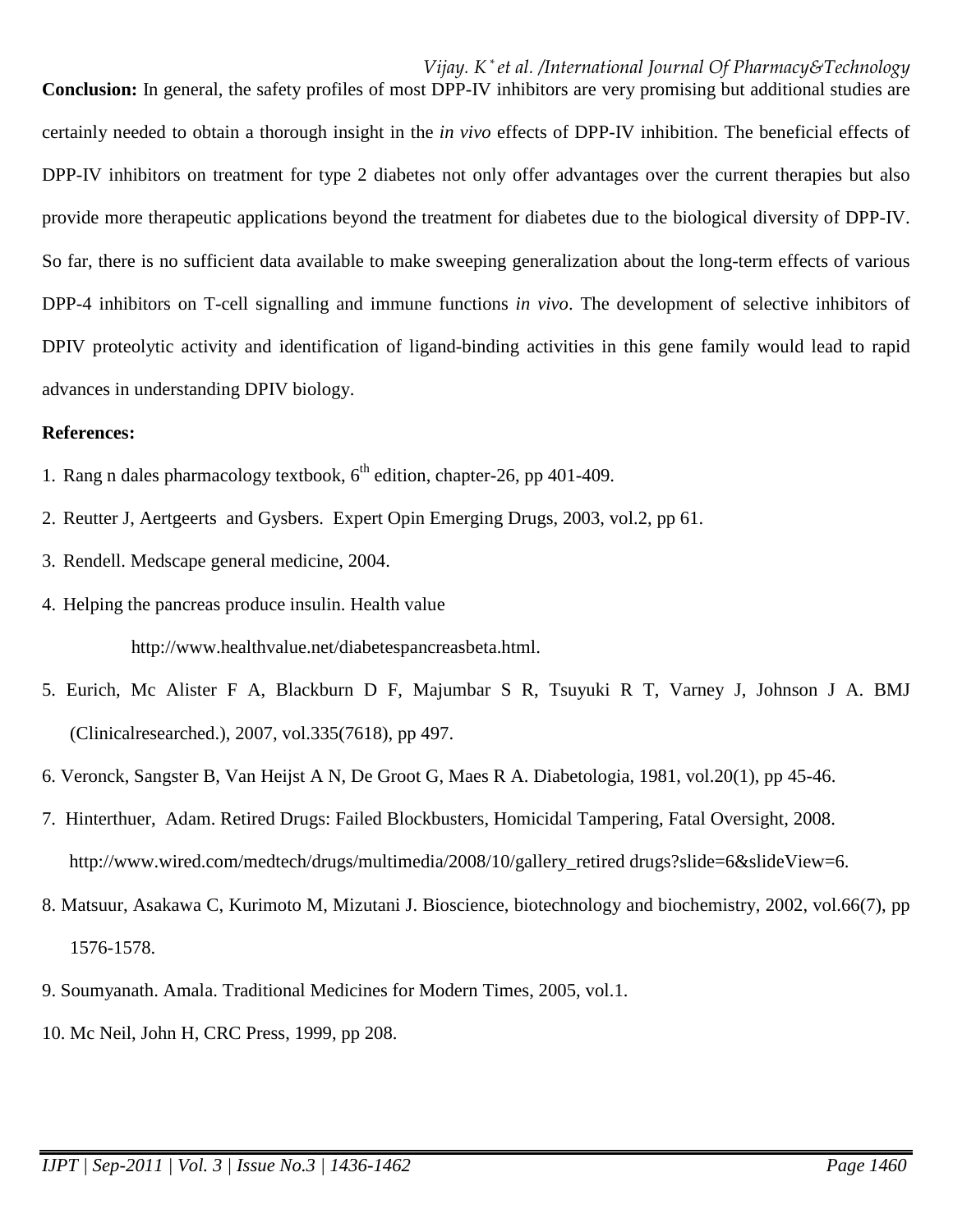- 11. Hammes H P, DuX, Edelstein D, Taguchi T, Matsumura T, Ju Q, Lin J, Bierhaus A. Nature medicine, 2003, vol.9(3), pp 294-299.
- 12. Mentlein R. Regul pept, 1999, vol.85, pp 9-24.
- 13. Gorrell M D, Gysbers V, Mccaughan G W. J Immunol, 2001, vol.54, pp 249-264.
- 14. Green B D, Flatt PR, Bailey C. Expert Opin Emerging Drugs, 2006, vol.11, pp 525-539.
- 15. Holst jj. Diabet Med, 1996, vol.13, pp 156-160.
- 16. Green B D, Gault V A, O'Harte Fp, Flatt PR. J Diabetes Vasc Dis, 2005, vol.5, pp 134-140.
- 17. Aertgeerts K, Levin I, Shi L et al .J Bio Chem, 2005, vol.280, pp 19441-19444.
- 18. Gorrell M D. Clin Sci, 2005, vol.108, pp 277-292.
- 19. Nikolaidis L A, Elahi D, Shen Y T, Shannon R P. Am J Physiol, 2005, vol.289, pp 2401-2408.
- 20. Aertgeerts K, Ye S, Tennant, M G. Protein Sci, 2004, vol.13, pp 412–421.
- 21. Bjelke J R, Christensen J, Branner S. J. Biol. Chem.2004, vol.279, pp 34691–34697.
- 22. Chien C H, Huang L H, Chou C Y. J. Biol. Chem, 2004, vol.279, pp 52338–52345.
- 23.Fulop V and Jones D. T. Struct. Biol.1999, vol.9, pp 715–721.
- 24. Love C A, Harlos K, Mavaddat N. Nat. Struct. Biol, 2003, vol.10, pp 843–848.
- 25. Xiong J P, Stehle T, Diefenbach B. Science 2001, vol.294, pp 339–345.
- 26. Richard E, Alam S M, Arredondo-Vega F X, Patel D D and Hershfield M S. J. Biol. Chem, 2002, vol.277, pp 19720–19726.
- 27. Gonzalez-Gronow M, Hershfield M S, Arredondo-Vega F X and Pizzo S V. J. Biol. Chem, 2004, vol.279, pp 20993–20998.
- 28. Abbott C A, McCaughan G W, Levy M T, Church W B, and Gorrell M D, Eur. J. Biochem, 1999, vol.266, pp 798–810.
- 29. Ciruela F, Saura C, Canela E I, Mallol J, Lluis C and Franco R. FEBS Lett 1996, vol.380, pp 219–223.

30.Morimoto C, Schlossman S F. Immunol review 1998, vol.161, pp 51-70.